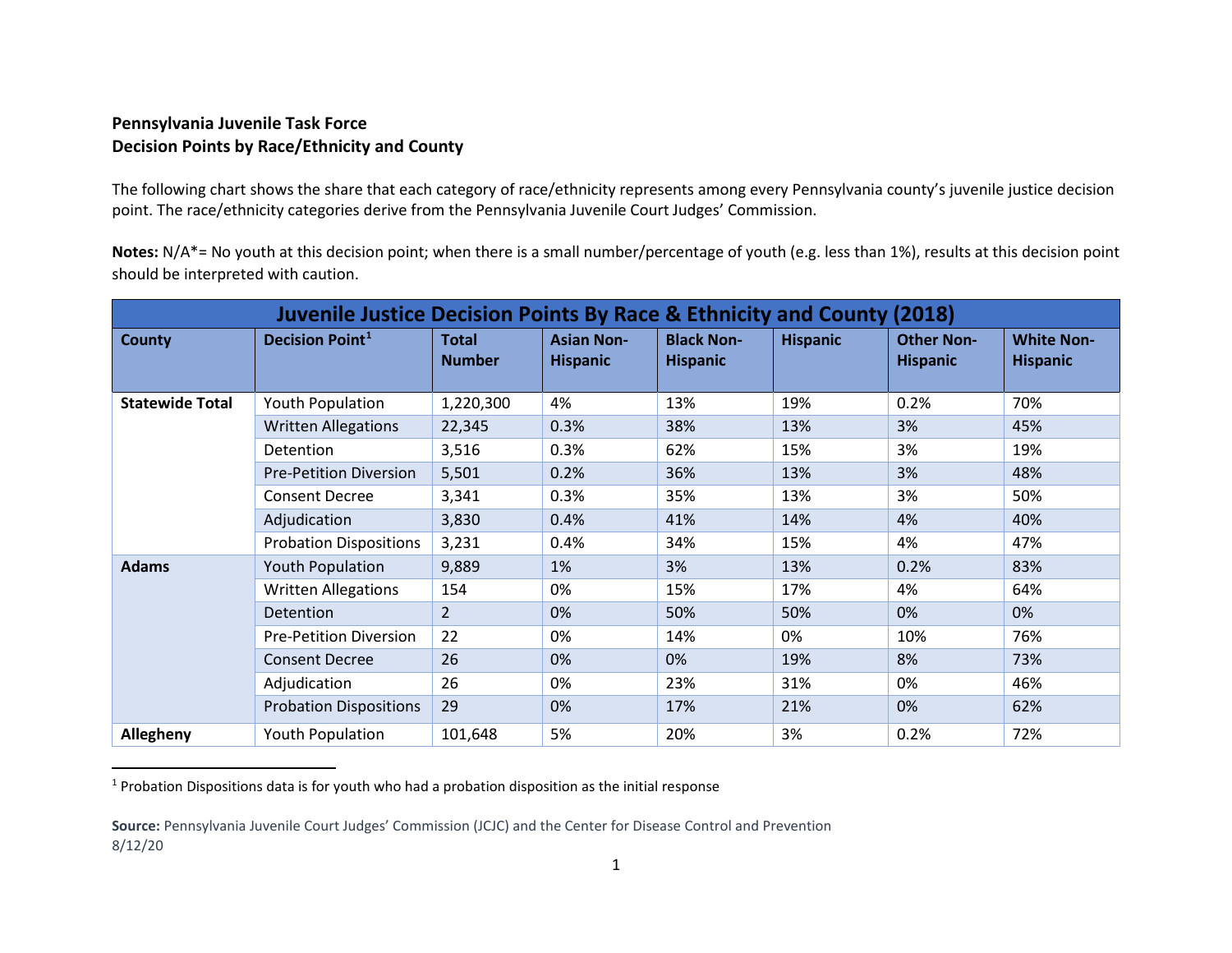| Juvenile Justice Decision Points By Race & Ethnicity and County (2018) |                               |                               |                                      |                                      |                 |                                      |                                      |  |  |
|------------------------------------------------------------------------|-------------------------------|-------------------------------|--------------------------------------|--------------------------------------|-----------------|--------------------------------------|--------------------------------------|--|--|
| <b>County</b>                                                          | <b>Decision Point1</b>        | <b>Total</b><br><b>Number</b> | <b>Asian Non-</b><br><b>Hispanic</b> | <b>Black Non-</b><br><b>Hispanic</b> | <b>Hispanic</b> | <b>Other Non-</b><br><b>Hispanic</b> | <b>White Non-</b><br><b>Hispanic</b> |  |  |
|                                                                        | <b>Written Allegations</b>    | 2,635                         | 0.4%                                 | 68%                                  | 1%              | 1%                                   | 30%                                  |  |  |
|                                                                        | Detention                     | 410                           | 0.5%                                 | 78%                                  | 1%              | 5%                                   | 14%                                  |  |  |
|                                                                        | <b>Pre-Petition Diversion</b> | 835                           | 0.6%                                 | 63%                                  | 0%              | 1%                                   | 35%                                  |  |  |
|                                                                        | <b>Consent Decree</b>         | 218                           | 1%                                   | 64%                                  | 2%              | 1%                                   | 32%                                  |  |  |
|                                                                        | Adjudication                  | 336                           | 0%                                   | 75%                                  | 0.3%            | 1%                                   | 24%                                  |  |  |
|                                                                        | <b>Probation Dispositions</b> | 167                           | 0%                                   | 70%                                  | 1%              | 3%                                   | 26%                                  |  |  |
| <b>Armstrong</b>                                                       | <b>Youth Population</b>       | 5,820                         | 0.4%                                 | 2%                                   | 1%              | 0.2%                                 | 96%                                  |  |  |
|                                                                        | <b>Written Allegations</b>    | 67                            | 0%                                   | 7%                                   | 1%              | 3%                                   | 88%                                  |  |  |
|                                                                        | Detention                     | $N/A^*$                       | $N/A^*$                              | $N/A^*$                              | $N/A^*$         | $N/A^*$                              | $N/A^*$                              |  |  |
|                                                                        | <b>Pre-Petition Diversion</b> | 9                             | 0%                                   | 11%                                  | 0%              | 0%                                   | 89%                                  |  |  |
|                                                                        | <b>Consent Decree</b>         | 12                            | 0%                                   | 0%                                   | 0%              | 8%                                   | 92%                                  |  |  |
|                                                                        | Adjudication                  | 20                            | 0%                                   | 0%                                   | 5%              | 5%                                   | 90%                                  |  |  |
|                                                                        | <b>Probation Dispositions</b> | 10                            | 0%                                   | 0%                                   | 0%              | 0%                                   | 100%                                 |  |  |
| <b>Beaver</b>                                                          | <b>Youth Population</b>       | 14,768                        | 1%                                   | 10%                                  | 3%              | 0.2%                                 | 86%                                  |  |  |
|                                                                        | <b>Written Allegations</b>    | 426                           | 0%                                   | 37%                                  | 0.5%            | 6%                                   | 57%                                  |  |  |
|                                                                        | Detention                     | 21                            | 0%                                   | 71%                                  | 0%              | 0%                                   | 29%                                  |  |  |
|                                                                        | <b>Pre-Petition Diversion</b> | 100                           | 0%                                   | 37%                                  | 1%              | 6%                                   | 56%                                  |  |  |
|                                                                        | <b>Consent Decree</b>         | 75                            | 0%                                   | 36%                                  | 0%              | 5%                                   | 59%                                  |  |  |
|                                                                        | Adjudication                  | 31                            | 0%                                   | 26%                                  | 0%              | 6%                                   | 68%                                  |  |  |
|                                                                        | <b>Probation Dispositions</b> | 20                            | 0%                                   | 25%                                  | 0%              | 5%                                   | 70%                                  |  |  |
| <b>Bedford</b>                                                         | <b>Youth Population</b>       | 4,478                         | 0.4%                                 | 1%                                   | 2%              | 0.1%                                 | 96%                                  |  |  |
|                                                                        | <b>Written Allegations</b>    | 33                            | 0%                                   | 3%                                   | 6%              | 6%                                   | 85%                                  |  |  |
|                                                                        | Detention                     | $\overline{3}$                | 0%                                   | 0%                                   | 33%             | 0%                                   | 67%                                  |  |  |
|                                                                        | <b>Pre-Petition Diversion</b> | 4                             | 0%                                   | 0%                                   | 50%             | 25%                                  | 25%                                  |  |  |
|                                                                        | <b>Consent Decree</b>         | 15                            | 0%                                   | 0%                                   | 0%              | 7%                                   | 93%                                  |  |  |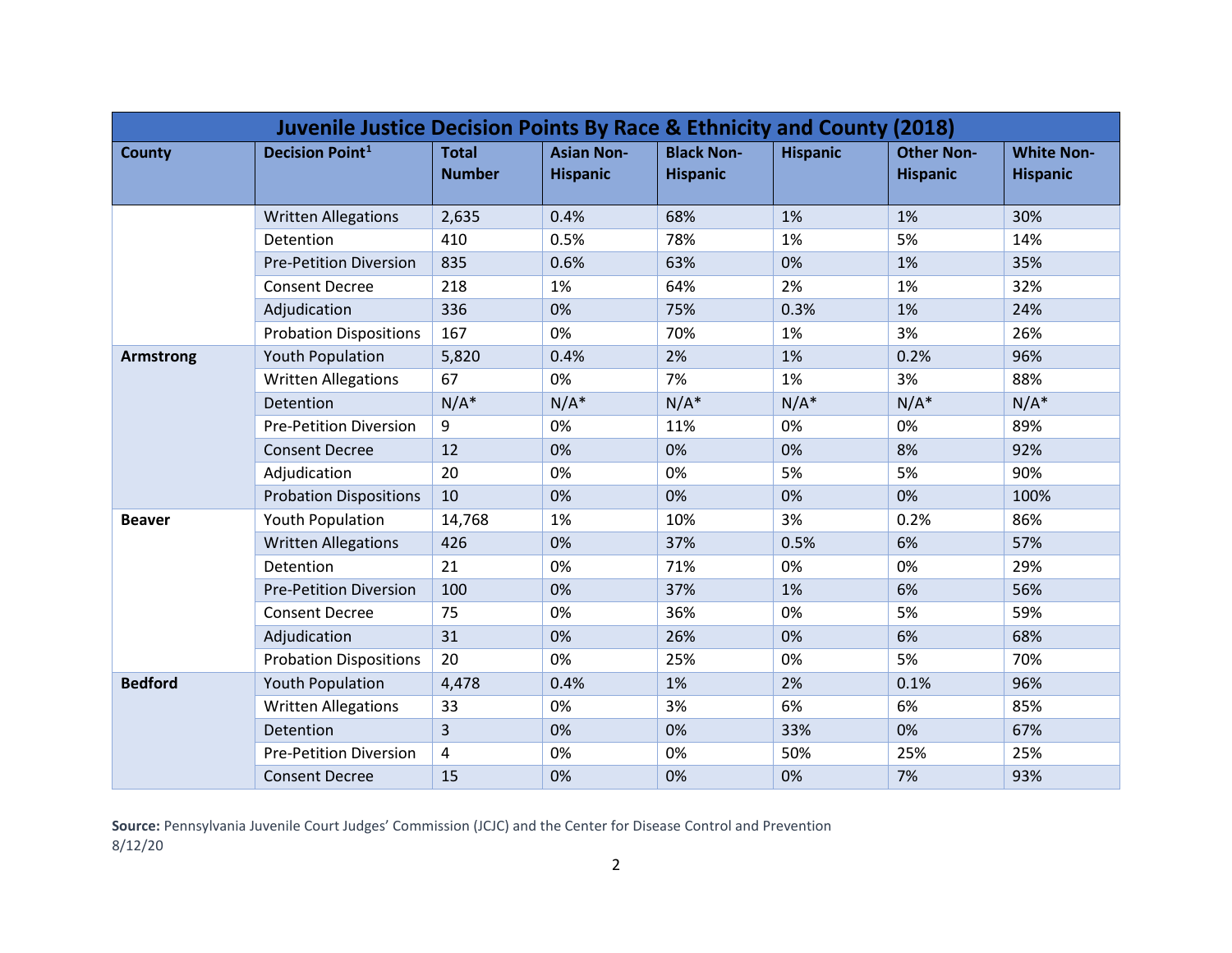| <b>Juvenile Justice Decision Points By Race &amp; Ethnicity and County (2018)</b> |                               |                               |                                      |                                      |                 |                                      |                                      |  |  |
|-----------------------------------------------------------------------------------|-------------------------------|-------------------------------|--------------------------------------|--------------------------------------|-----------------|--------------------------------------|--------------------------------------|--|--|
| <b>County</b>                                                                     | <b>Decision Point1</b>        | <b>Total</b><br><b>Number</b> | <b>Asian Non-</b><br><b>Hispanic</b> | <b>Black Non-</b><br><b>Hispanic</b> | <b>Hispanic</b> | <b>Other Non-</b><br><b>Hispanic</b> | <b>White Non-</b><br><b>Hispanic</b> |  |  |
|                                                                                   | Adjudication                  | 9                             | 0%                                   | 11%                                  | 0%              | 0%                                   | 89%                                  |  |  |
|                                                                                   | <b>Probation Dispositions</b> | 10                            | 0%                                   | 10%                                  | 0%              | 10%                                  | 80%                                  |  |  |
| <b>Berks</b>                                                                      | <b>Youth Population</b>       | 44,041                        | 2%                                   | 6%                                   | 32%             | 0.1%                                 | 59%                                  |  |  |
|                                                                                   | <b>Written Allegations</b>    | 782                           | 1%                                   | 18%                                  | 46%             | 3%                                   | 33%                                  |  |  |
|                                                                                   | Detention                     | 102                           | 0%                                   | 24%                                  | 54%             | 4%                                   | 19%                                  |  |  |
|                                                                                   | <b>Pre-Petition Diversion</b> | 269                           | 1%                                   | 16%                                  | 45%             | 2%                                   | 36%                                  |  |  |
|                                                                                   | <b>Consent Decree</b>         | 92                            | 0%                                   | 14%                                  | 49%             | 1%                                   | 36%                                  |  |  |
|                                                                                   | Adjudication                  | 78                            | 0%                                   | 17%                                  | 53%             | 3%                                   | 28%                                  |  |  |
|                                                                                   | <b>Probation Dispositions</b> | 46                            | 0%                                   | 20%                                  | 50%             | 0%                                   | 30%                                  |  |  |
| <b>Blair</b>                                                                      | <b>Youth Population</b>       | 11,650                        | 1%                                   | 4%                                   | 2%              | 0.1%                                 | 93%                                  |  |  |
|                                                                                   | <b>Written Allegations</b>    | 319                           | 0.6%                                 | 14%                                  | 1%              | 2%                                   | 82%                                  |  |  |
|                                                                                   | Detention                     | $N/A^*$                       | $N/A^*$                              | $N/A^*$                              | $N/A^*$         | $N/A^*$                              | $N/A^*$                              |  |  |
|                                                                                   | <b>Pre-Petition Diversion</b> | 31                            | 6%                                   | 9%                                   | 3%              | 3%                                   | 79%                                  |  |  |
|                                                                                   | <b>Consent Decree</b>         | 82                            | 0%                                   | 18%                                  | 1%              | 5%                                   | 76%                                  |  |  |
|                                                                                   | Adjudication                  | 37                            | 0%                                   | 11%                                  | 0%              | 3%                                   | 86%                                  |  |  |
|                                                                                   | <b>Probation Dispositions</b> | 9                             | 0%                                   | 0%                                   | 0%              | 0%                                   | 100%                                 |  |  |
| <b>Bradford</b>                                                                   | <b>Youth Population</b>       | 6,092                         | 1%                                   | 2%                                   | 2%              | 0.3%                                 | 95%                                  |  |  |
|                                                                                   | <b>Written Allegations</b>    | 111                           | 0%                                   | 3%                                   | 3%              | 0%                                   | 95%                                  |  |  |
|                                                                                   | Detention                     | $\mathbf{1}$                  | 0%                                   | 100%                                 | 0%              | 0%                                   | 0%                                   |  |  |
|                                                                                   | <b>Pre-Petition Diversion</b> | 16                            | 0%                                   | 0%                                   | 0%              | 0%                                   | 100%                                 |  |  |
|                                                                                   | <b>Consent Decree</b>         | 24                            | 0%                                   | 4%                                   | 0%              | 0%                                   | 96%                                  |  |  |
|                                                                                   | Adjudication                  | 11                            | 0%                                   | 9%                                   | 0%              | 0%                                   | 91%                                  |  |  |
|                                                                                   | <b>Probation Dispositions</b> | 12                            | 0%                                   | 8%                                   | 0%              | 0%                                   | 92%                                  |  |  |
| <b>Bucks</b>                                                                      | <b>Youth Population</b>       | 63,582                        | 6%                                   | 6%                                   | 8%              | 0.2%                                 | 80%                                  |  |  |
|                                                                                   | <b>Written Allegations</b>    | 681                           | 0%                                   | 21%                                  | 13%             | 3%                                   | 63%                                  |  |  |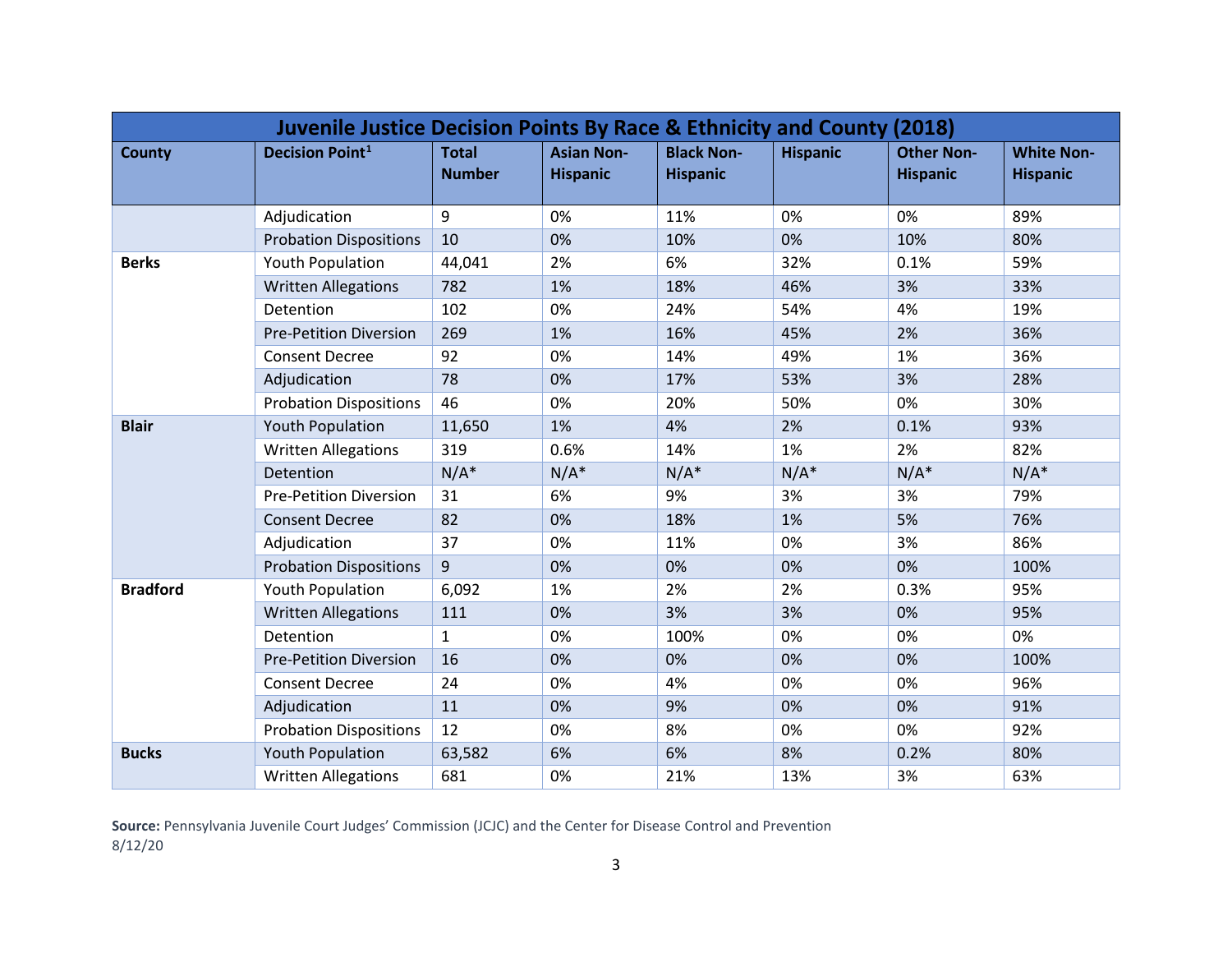| <b>Juvenile Justice Decision Points By Race &amp; Ethnicity and County (2018)</b> |                               |                               |                                      |                                      |                 |                                      |                                      |  |  |
|-----------------------------------------------------------------------------------|-------------------------------|-------------------------------|--------------------------------------|--------------------------------------|-----------------|--------------------------------------|--------------------------------------|--|--|
| <b>County</b>                                                                     | <b>Decision Point1</b>        | <b>Total</b><br><b>Number</b> | <b>Asian Non-</b><br><b>Hispanic</b> | <b>Black Non-</b><br><b>Hispanic</b> | <b>Hispanic</b> | <b>Other Non-</b><br><b>Hispanic</b> | <b>White Non-</b><br><b>Hispanic</b> |  |  |
|                                                                                   | Detention                     | 90                            | 1%                                   | 37%                                  | 16%             | 2%                                   | 44%                                  |  |  |
|                                                                                   | <b>Pre-Petition Diversion</b> | 133                           | 0%                                   | 7%                                   | 12%             | 5%                                   | 76%                                  |  |  |
|                                                                                   | <b>Consent Decree</b>         | 123                           | 0%                                   | 20%                                  | 13%             | 1%                                   | 67%                                  |  |  |
|                                                                                   | Adjudication                  | 121                           | 0%                                   | 20%                                  | 16%             | 0%                                   | 64%                                  |  |  |
|                                                                                   | <b>Probation Dispositions</b> | 143                           | 0%                                   | 16%                                  | 13%             | 1%                                   | 69%                                  |  |  |
| <b>Butler</b>                                                                     | Youth Population              | 17,666                        | 2%                                   | 3%                                   | 2%              | 0.2%                                 | 93%                                  |  |  |
|                                                                                   | <b>Written Allegations</b>    | 224                           | 1%                                   | 15%                                  | 3%              | 3%                                   | 78%                                  |  |  |
|                                                                                   | Detention                     | 8                             | 0%                                   | 25%                                  | 13%             | 0%                                   | 63%                                  |  |  |
|                                                                                   | <b>Pre-Petition Diversion</b> | 5                             | 0%                                   | 40%                                  | 0%              | 0%                                   | 60%                                  |  |  |
|                                                                                   | <b>Consent Decree</b>         | 66                            | 0%                                   | 3%                                   | 5%              | 5%                                   | 88%                                  |  |  |
|                                                                                   | Adjudication                  | 48                            | 0%                                   | 15%                                  | 2%              | 4%                                   | 79%                                  |  |  |
|                                                                                   | <b>Probation Dispositions</b> | 57                            | 0%                                   | 30%                                  | 4%              | 2%                                   | 65%                                  |  |  |
| <b>Cambria</b>                                                                    | <b>Youth Population</b>       | 11,985                        | 1%                                   | 6%                                   | 3%              | 0.1%                                 | 91%                                  |  |  |
|                                                                                   | <b>Written Allegations</b>    | 371                           | 0%                                   | 28%                                  | 3%              | 11%                                  | 58%                                  |  |  |
|                                                                                   | Detention                     | $N/A^*$                       | $N/A^*$                              | $N/A^*$                              | $N/A^*$         | $N/A^*$                              | $N/A^*$                              |  |  |
|                                                                                   | <b>Pre-Petition Diversion</b> | 74                            | 0%                                   | 20%                                  | 0%              | 7%                                   | 73%                                  |  |  |
|                                                                                   | <b>Consent Decree</b>         | 60                            | 0%                                   | 23%                                  | 2%              | 15%                                  | 60%                                  |  |  |
|                                                                                   | Adjudication                  | 57                            | 0%                                   | 28%                                  | 5%              | 18%                                  | 49%                                  |  |  |
|                                                                                   | <b>Probation Dispositions</b> | 50                            | 0%                                   | 10%                                  | 4%              | 26%                                  | 60%                                  |  |  |
| Cameron                                                                           | <b>Youth Population</b>       | 352                           | 1%                                   | 4%                                   | 3%              | 0.3%                                 | 92%                                  |  |  |
|                                                                                   | <b>Written Allegations</b>    | $\overline{4}$                | 0%                                   | 25%                                  | 0%              | 0%                                   | 75%                                  |  |  |
|                                                                                   | Detention                     | $N/A^*$                       | $N/A^*$                              | $N/A^*$                              | $N/A^*$         | $N/A^*$                              | $N/A^*$                              |  |  |
|                                                                                   | <b>Pre-Petition Diversion</b> | $N/A^*$                       | $N/A^*$                              | $N/A^*$                              | $N/A^*$         | $N/A^*$                              | $N/A^*$                              |  |  |
|                                                                                   | <b>Consent Decree</b>         | $N/A^*$                       | $N/A^*$                              | $N/A^*$                              | $N/A^*$         | $N/A^*$                              | $N/A^*$                              |  |  |
|                                                                                   | Adjudication                  | $\mathbf{1}$                  | 0%                                   | 0%                                   | 0%              | 0%                                   | 100%                                 |  |  |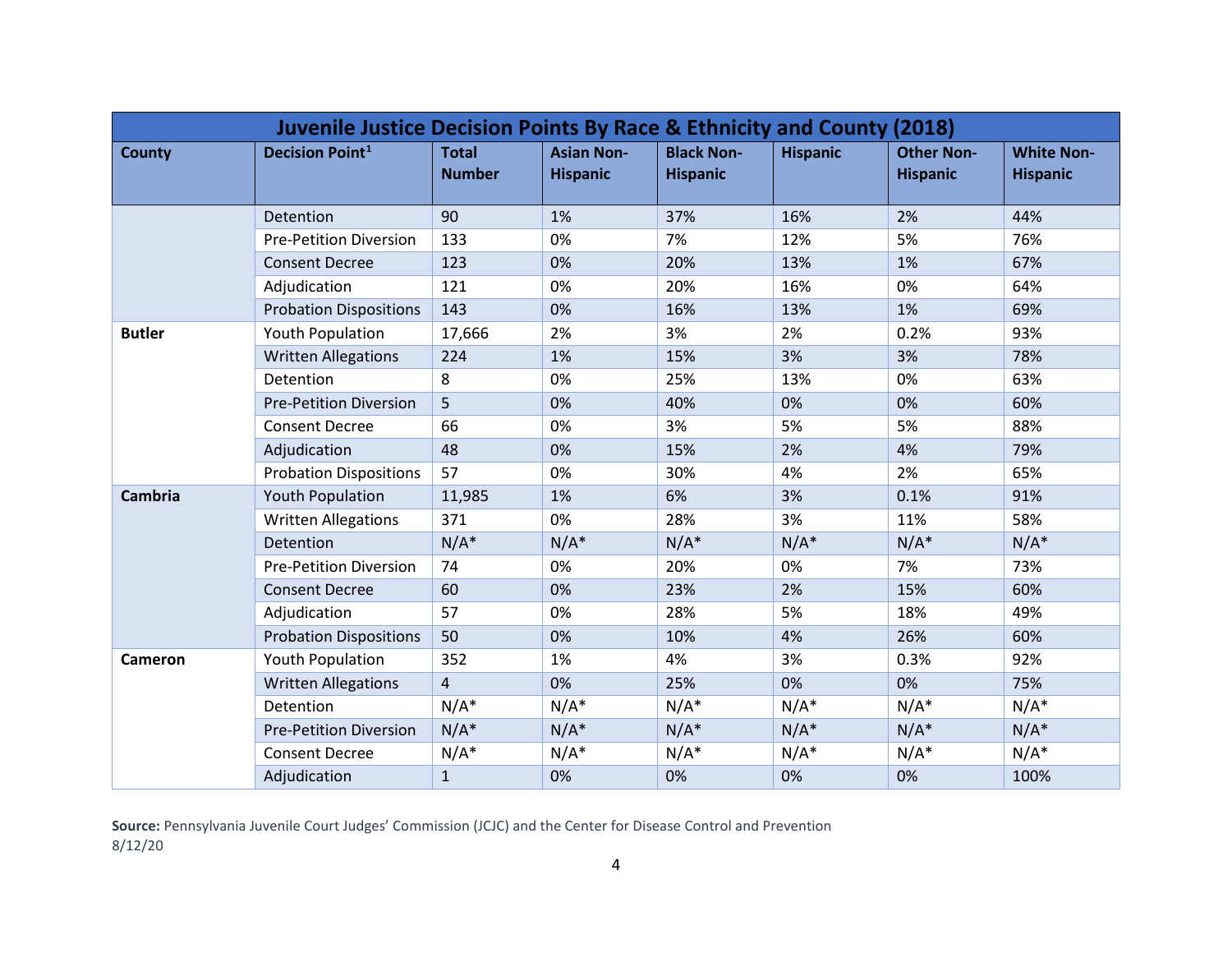| Juvenile Justice Decision Points By Race & Ethnicity and County (2018) |                               |                               |                                      |                                      |                 |                                      |                                      |  |  |
|------------------------------------------------------------------------|-------------------------------|-------------------------------|--------------------------------------|--------------------------------------|-----------------|--------------------------------------|--------------------------------------|--|--|
| <b>County</b>                                                          | <b>Decision Point1</b>        | <b>Total</b><br><b>Number</b> | <b>Asian Non-</b><br><b>Hispanic</b> | <b>Black Non-</b><br><b>Hispanic</b> | <b>Hispanic</b> | <b>Other Non-</b><br><b>Hispanic</b> | <b>White Non-</b><br><b>Hispanic</b> |  |  |
|                                                                        | <b>Probation Dispositions</b> | $\mathbf{1}$                  | 0%                                   | 0%                                   | 0%              | 0%                                   | 100%                                 |  |  |
| <b>Carbon</b>                                                          | <b>Youth Population</b>       | 6,042                         | 1%                                   | 3%                                   | 8%              | 0.1%                                 | 88%                                  |  |  |
|                                                                        | <b>Written Allegations</b>    | 106                           | 0%                                   | 11%                                  | 11%             | 2%                                   | 75%                                  |  |  |
|                                                                        | Detention                     | $\mathbf{1}$                  | 0%                                   | 100%                                 | 0%              | 0%                                   | 0%                                   |  |  |
|                                                                        | <b>Pre-Petition Diversion</b> | 24                            | 0%                                   | 9%                                   | 13%             | 0%                                   | 78%                                  |  |  |
|                                                                        | <b>Consent Decree</b>         | 23                            | 0%                                   | 4%                                   | 4%              | 4%                                   | 87%                                  |  |  |
|                                                                        | Adjudication                  | $\overline{3}$                | 0%                                   | 0%                                   | 0%              | 0%                                   | 100%                                 |  |  |
|                                                                        | <b>Probation Dispositions</b> | 6                             | 0%                                   | 17%                                  | 0%              | 0%                                   | 83%                                  |  |  |
| <b>Centre</b>                                                          | Youth Population              | 11,402                        | 8%                                   | 3%                                   | 3%              | 0.1%                                 | 87%                                  |  |  |
|                                                                        | <b>Written Allegations</b>    | 83                            | 2%                                   | 7%                                   | 4%              | 2%                                   | 84%                                  |  |  |
|                                                                        | Detention                     | 13                            | 8%                                   | 38%                                  | 15%             | 0%                                   | 38%                                  |  |  |
|                                                                        | <b>Pre-Petition Diversion</b> | $\overline{9}$                | 0%                                   | 0%                                   | 11%             | 0%                                   | 89%                                  |  |  |
|                                                                        | <b>Consent Decree</b>         | 26                            | 4%                                   | 0%                                   | 4%              | 4%                                   | 88%                                  |  |  |
|                                                                        | Adjudication                  | $\overline{2}$                | 0%                                   | 50%                                  | 0%              | 0%                                   | 50%                                  |  |  |
|                                                                        | <b>Probation Dispositions</b> | $\overline{4}$                | 0%                                   | 25%                                  | 0%              | 0%                                   | 75%                                  |  |  |
| <b>Chester</b>                                                         | <b>Youth Population</b>       | 57,143                        | 7%                                   | 6%                                   | 10%             | 0.2%                                 | 76%                                  |  |  |
|                                                                        | <b>Written Allegations</b>    | 574                           | 0.3%                                 | 35%                                  | 18%             | 2%                                   | 44%                                  |  |  |
|                                                                        | Detention                     | 88                            | 0%                                   | 36%                                  | 19%             | 0%                                   | 43%                                  |  |  |
|                                                                        | <b>Pre-Petition Diversion</b> | 148                           | 0%                                   | 27%                                  | 21%             | 2%                                   | 50%                                  |  |  |
|                                                                        | <b>Consent Decree</b>         | 36                            | 0%                                   | 44%                                  | 8%              | 6%                                   | 42%                                  |  |  |
|                                                                        | Adjudication                  | 80                            | 0%                                   | 29%                                  | 35%             | 3%                                   | 34%                                  |  |  |
|                                                                        | <b>Probation Dispositions</b> | 118                           | 0%                                   | 31%                                  | 28%             | 3%                                   | 37%                                  |  |  |
| <b>Clarion</b>                                                         | Youth Population              | 3,263                         | 1%                                   | 2%                                   | 1%              | 0.1%                                 | 97%                                  |  |  |
|                                                                        | <b>Written Allegations</b>    | 66                            | 0%                                   | 15%                                  | 5%              | 0%                                   | 80%                                  |  |  |
|                                                                        | Detention                     | $N/A^*$                       | $N/A^*$                              | $N/A^*$                              | $N/A^*$         | $N/A^*$                              | $N/A^*$                              |  |  |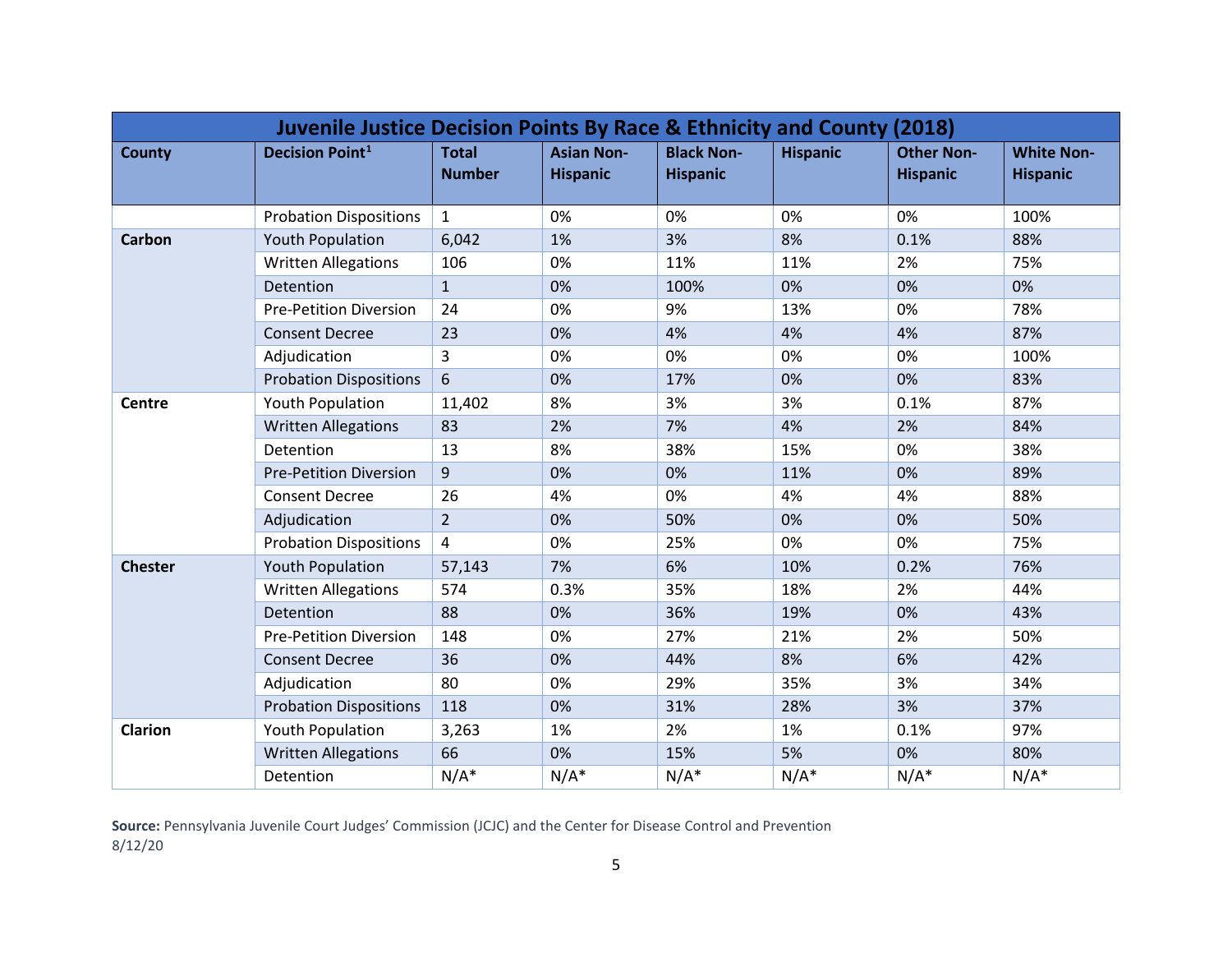| Juvenile Justice Decision Points By Race & Ethnicity and County (2018) |                               |                               |                                      |                                      |                 |                                      |                                      |  |  |
|------------------------------------------------------------------------|-------------------------------|-------------------------------|--------------------------------------|--------------------------------------|-----------------|--------------------------------------|--------------------------------------|--|--|
| <b>County</b>                                                          | <b>Decision Point1</b>        | <b>Total</b><br><b>Number</b> | <b>Asian Non-</b><br><b>Hispanic</b> | <b>Black Non-</b><br><b>Hispanic</b> | <b>Hispanic</b> | <b>Other Non-</b><br><b>Hispanic</b> | <b>White Non-</b><br><b>Hispanic</b> |  |  |
|                                                                        | <b>Pre-Petition Diversion</b> | $\overline{7}$                | 0%                                   | 50%                                  | 0%              | 0%                                   | 50%                                  |  |  |
|                                                                        | <b>Consent Decree</b>         | 17                            | 0%                                   | 18%                                  | 0%              | 0%                                   | 82%                                  |  |  |
|                                                                        | Adjudication                  | 14                            | 0%                                   | 7%                                   | 7%              | 0%                                   | 86%                                  |  |  |
|                                                                        | <b>Probation Dispositions</b> | 3                             | 0%                                   | 0%                                   | 0%              | 0%                                   | 100%                                 |  |  |
| <b>Clearfield</b>                                                      | <b>Youth Population</b>       | 6,949                         | 1%                                   | 1%                                   | 2%              | 0.2%                                 | 96%                                  |  |  |
|                                                                        | <b>Written Allegations</b>    | 39                            | 0%                                   | 0%                                   | 5%              | 0%                                   | 95%                                  |  |  |
|                                                                        | Detention                     | 11                            | 0%                                   | 0%                                   | 0%              | 0%                                   | 100%                                 |  |  |
|                                                                        | <b>Pre-Petition Diversion</b> | $N/A^*$                       | $N/A^*$                              | $N/A^*$                              | $N/A^*$         | $N/A^*$                              | $N/A^*$                              |  |  |
|                                                                        | <b>Consent Decree</b>         | $\overline{7}$                | 0%                                   | 0%                                   | 0%              | 0%                                   | 100%                                 |  |  |
|                                                                        | Adjudication                  | 18                            | 0%                                   | 0%                                   | 6%              | 0%                                   | 94%                                  |  |  |
|                                                                        | <b>Probation Dispositions</b> | 32                            | 0%                                   | 0%                                   | 3%              | 0%                                   | 97%                                  |  |  |
| Clinton                                                                | Youth Population              | 3,622                         | 1%                                   | 2%                                   | 2%              | 0.1%                                 | 95%                                  |  |  |
|                                                                        | <b>Written Allegations</b>    | 64                            | 2%                                   | 8%                                   | 0%              | 0%                                   | 91%                                  |  |  |
|                                                                        | Detention                     | 6                             | 0%                                   | 17%                                  | 0%              | 0%                                   | 83%                                  |  |  |
|                                                                        | <b>Pre-Petition Diversion</b> | 15                            | 0%                                   | 7%                                   | 0%              | 0%                                   | 93%                                  |  |  |
|                                                                        | <b>Consent Decree</b>         | 14                            | 0%                                   | 0%                                   | 0%              | 0%                                   | 100%                                 |  |  |
|                                                                        | Adjudication                  | 10                            | 0%                                   | 0%                                   | 0%              | 0%                                   | 100%                                 |  |  |
|                                                                        | <b>Probation Dispositions</b> | 13                            | 0%                                   | 8%                                   | 0%              | 0%                                   | 92%                                  |  |  |
| Columbia                                                               | <b>Youth Population</b>       | 5,497                         | 1%                                   | 2%                                   | 5%              | 0.1%                                 | 92%                                  |  |  |
|                                                                        | <b>Written Allegations</b>    | 88                            | 0%                                   | 10%                                  | 6%              | 1%                                   | 83%                                  |  |  |
|                                                                        | Detention                     | $\overline{2}$                | 0%                                   | 0%                                   | 0%              | 0%                                   | 100%                                 |  |  |
|                                                                        | <b>Pre-Petition Diversion</b> | 26                            | 0%                                   | 4%                                   | 4%              | 0%                                   | 91%                                  |  |  |
|                                                                        | <b>Consent Decree</b>         | 8                             | 0%                                   | 0%                                   | 0%              | 0%                                   | 100%                                 |  |  |
|                                                                        | Adjudication                  | 5                             | 0%                                   | 0%                                   | 0%              | 20%                                  | 80%                                  |  |  |
|                                                                        | <b>Probation Dispositions</b> | 17                            | 0%                                   | 12%                                  | 0%              | 0%                                   | 88%                                  |  |  |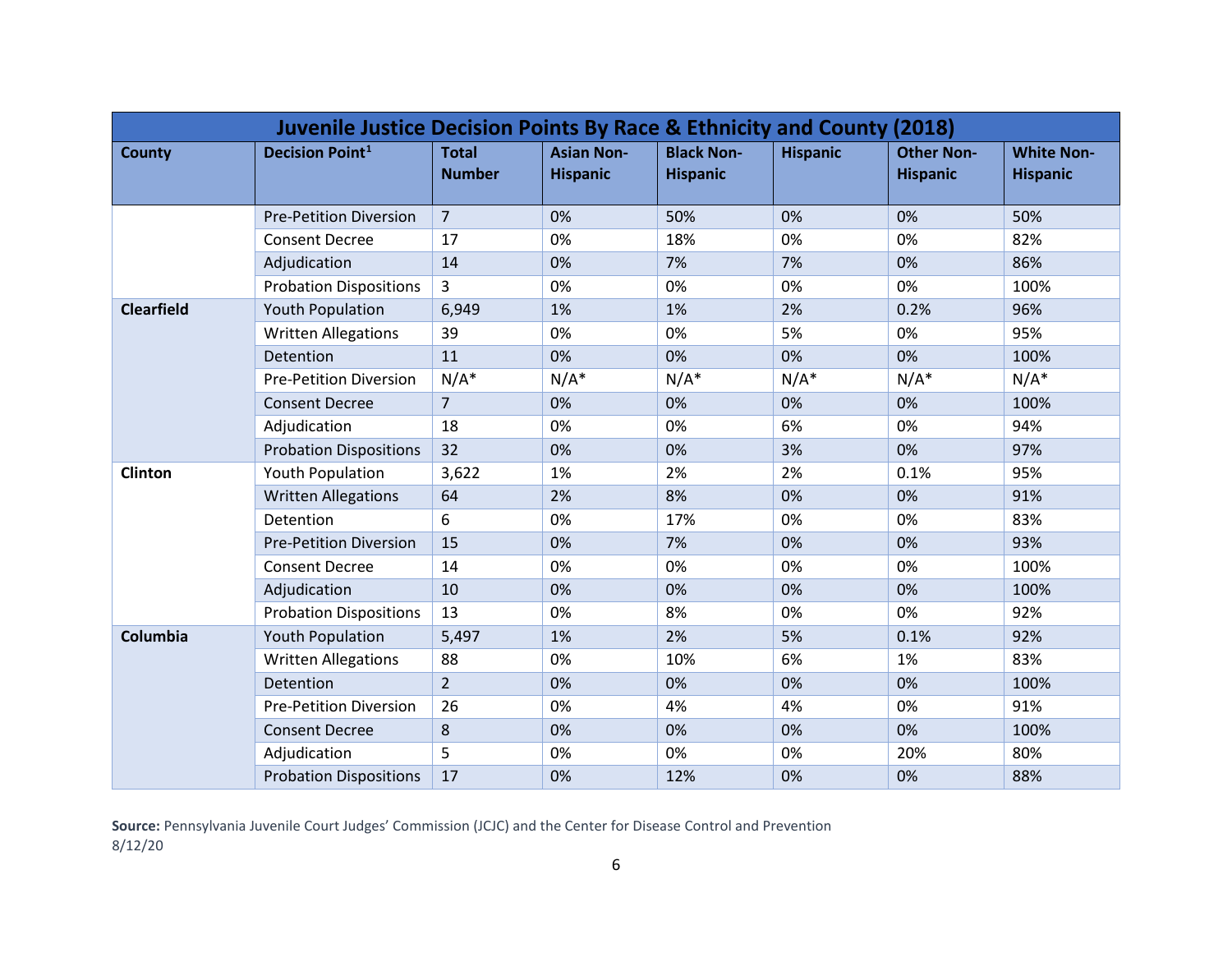| Juvenile Justice Decision Points By Race & Ethnicity and County (2018) |                               |                               |                                      |                                      |                 |                                      |                                      |  |  |
|------------------------------------------------------------------------|-------------------------------|-------------------------------|--------------------------------------|--------------------------------------|-----------------|--------------------------------------|--------------------------------------|--|--|
| <b>County</b>                                                          | <b>Decision Point1</b>        | <b>Total</b><br><b>Number</b> | <b>Asian Non-</b><br><b>Hispanic</b> | <b>Black Non-</b><br><b>Hispanic</b> | <b>Hispanic</b> | <b>Other Non-</b><br><b>Hispanic</b> | <b>White Non-</b><br><b>Hispanic</b> |  |  |
| Crawford                                                               | <b>Youth Population</b>       | 8,355                         | 1%                                   | 3%                                   | 2%              | 0.3%                                 | 93%                                  |  |  |
|                                                                        | <b>Written Allegations</b>    | 139                           | 0%                                   | 12%                                  | 2%              | 5%                                   | 81%                                  |  |  |
| Crawford (cont'd)                                                      | Detention                     | $\overline{2}$                | 0%                                   | 0%                                   | 0%              | 0%                                   | 100%                                 |  |  |
|                                                                        | <b>Pre-Petition Diversion</b> | 34                            | 0%                                   | 3%                                   | 0%              | 7%                                   | 90%                                  |  |  |
|                                                                        | <b>Consent Decree</b>         | 18                            | 0%                                   | 0%                                   | 6%              | 11%                                  | 83%                                  |  |  |
|                                                                        | Adjudication                  | 38                            | 0%                                   | 16%                                  | 3%              | 5%                                   | 76%                                  |  |  |
|                                                                        | <b>Probation Dispositions</b> | 45                            | 0%                                   | 9%                                   | 0%              | 7%                                   | 84%                                  |  |  |
| <b>Cumberland</b>                                                      | <b>Youth Population</b>       | 23,278                        | 6%                                   | 6%                                   | 6%              | 0.1%                                 | 82%                                  |  |  |
|                                                                        | <b>Written Allegations</b>    | 351                           | 1%                                   | 22%                                  | 13%             | 6%                                   | 58%                                  |  |  |
|                                                                        | Detention                     | 14                            | 0%                                   | 29%                                  | 29%             | 29%                                  | 14%                                  |  |  |
|                                                                        | <b>Pre-Petition Diversion</b> | 63                            | 0%                                   | 21%                                  | 14%             | 5%                                   | 60%                                  |  |  |
|                                                                        | <b>Consent Decree</b>         | 81                            | 1%                                   | 12%                                  | 11%             | 7%                                   | 68%                                  |  |  |
|                                                                        | Adjudication                  | 28                            | 0%                                   | 29%                                  | 7%              | 11%                                  | 54%                                  |  |  |
|                                                                        | <b>Probation Dispositions</b> | 23                            | 4%                                   | 17%                                  | 4%              | 17%                                  | 57%                                  |  |  |
| <b>Dauphin</b>                                                         | Youth Population              | 27,992                        | 5%                                   | 24%                                  | 15%             | 0.3%                                 | 55%                                  |  |  |
|                                                                        | <b>Written Allegations</b>    | 953                           | 0.1%                                 | 56%                                  | 14%             | 3%                                   | 27%                                  |  |  |
|                                                                        | Detention                     | 94                            | 0%                                   | 65%                                  | 19%             | 5%                                   | 11%                                  |  |  |
|                                                                        | <b>Pre-Petition Diversion</b> | 217                           | 0.5%                                 | 54%                                  | 9%              | 4%                                   | 33%                                  |  |  |
|                                                                        | <b>Consent Decree</b>         | 66                            | 0%                                   | 36%                                  | 21%             | 6%                                   | 36%                                  |  |  |
|                                                                        | Adjudication                  | 270                           | 0%                                   | 63%                                  | 16%             | 1%                                   | 19%                                  |  |  |
|                                                                        | <b>Probation Dispositions</b> | 269                           | 0%                                   | 54%                                  | 14%             | 3%                                   | 28%                                  |  |  |
| <b>Delaware</b>                                                        | <b>Youth Population</b>       | 56,159                        | 7%                                   | 29%                                  | 6%              | 0.2%                                 | 58%                                  |  |  |
|                                                                        | <b>Written Allegations</b>    | 1,183                         | 0%                                   | 67%                                  | 4%              | 3%                                   | 25%                                  |  |  |
|                                                                        | Detention                     | 192                           | 1%                                   | 76%                                  | 5%              | 5%                                   | 13%                                  |  |  |
|                                                                        | <b>Pre-Petition Diversion</b> | 147                           | 0%                                   | 56%                                  | 4%              | 6%                                   | 33%                                  |  |  |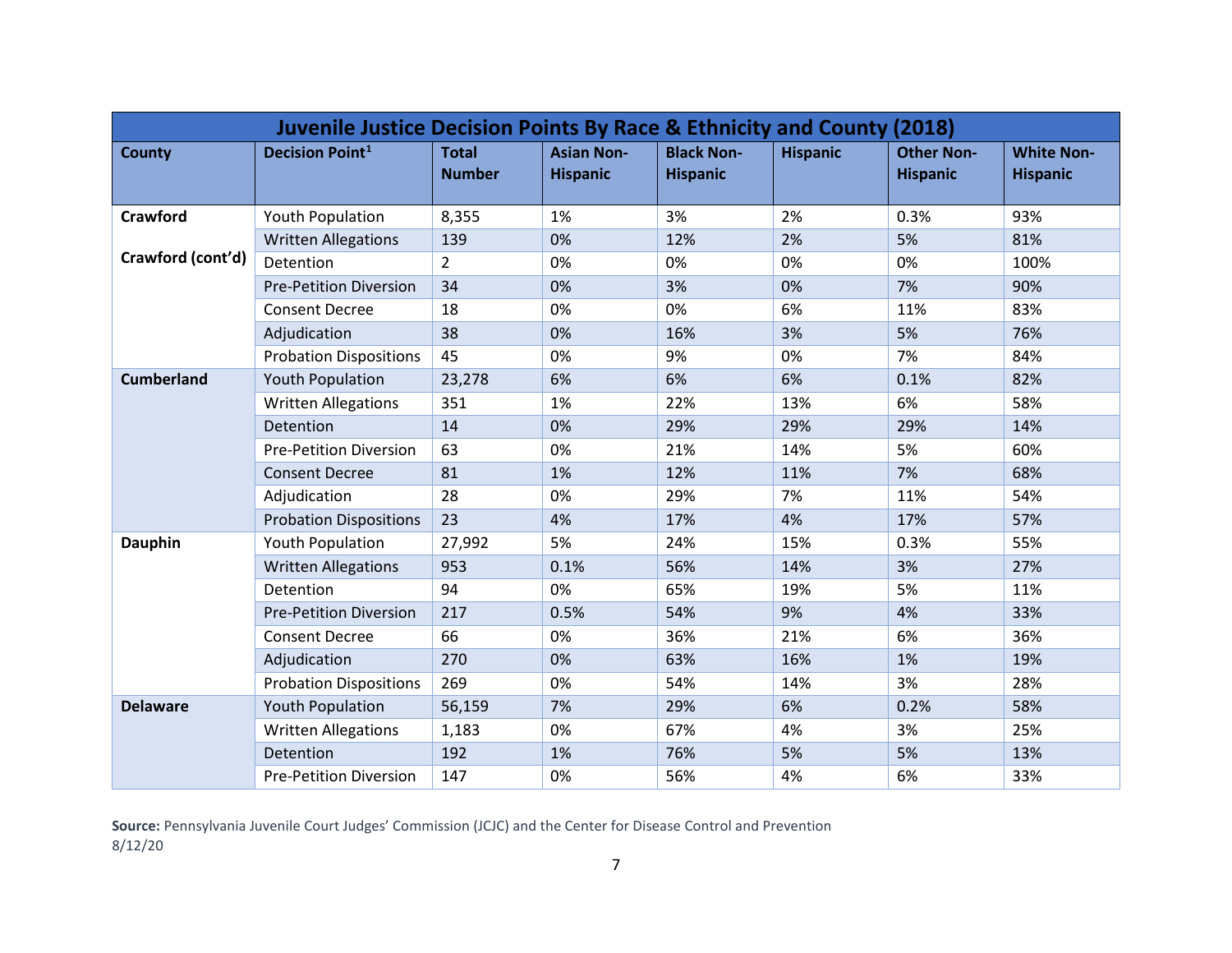| <b>Juvenile Justice Decision Points By Race &amp; Ethnicity and County (2018)</b> |                               |                               |                                      |                                      |                 |                                      |                                      |  |  |
|-----------------------------------------------------------------------------------|-------------------------------|-------------------------------|--------------------------------------|--------------------------------------|-----------------|--------------------------------------|--------------------------------------|--|--|
| <b>County</b>                                                                     | <b>Decision Point1</b>        | <b>Total</b><br><b>Number</b> | <b>Asian Non-</b><br><b>Hispanic</b> | <b>Black Non-</b><br><b>Hispanic</b> | <b>Hispanic</b> | <b>Other Non-</b><br><b>Hispanic</b> | <b>White Non-</b><br><b>Hispanic</b> |  |  |
|                                                                                   | <b>Consent Decree</b>         | 91                            | 0%                                   | 60%                                  | 1%              | 1%                                   | 37%                                  |  |  |
|                                                                                   | Adjudication                  | 374                           | 0%                                   | 68%                                  | 5%              | 3%                                   | 23%                                  |  |  |
| <b>Delaware</b><br>(cont'd)                                                       | <b>Probation Dispositions</b> | 317                           | 0%                                   | 62%                                  | 4%              | 3%                                   | 31%                                  |  |  |
| <b>Elk</b>                                                                        | <b>Youth Population</b>       | 2,766                         | 0.5%                                 | 1%                                   | 1%              | 0.2%                                 | 97%                                  |  |  |
|                                                                                   | <b>Written Allegations</b>    | 53                            | 0%                                   | 2%                                   | 0%              | 8%                                   | 91%                                  |  |  |
|                                                                                   | Detention                     | $N/A^*$                       | $N/A^*$                              | $N/A^*$                              | $N/A^*$         | $N/A^*$                              | $N/A^*$                              |  |  |
|                                                                                   | <b>Pre-Petition Diversion</b> | 10                            | 0%                                   | 0%                                   | 0%              | 10%                                  | 90%                                  |  |  |
|                                                                                   | <b>Consent Decree</b>         | 10                            | 0%                                   | 0%                                   | 0%              | 0%                                   | 100%                                 |  |  |
|                                                                                   | Adjudication                  | 11                            | 0%                                   | 0%                                   | 0%              | 0%                                   | 100%                                 |  |  |
|                                                                                   | <b>Probation Dispositions</b> | 11                            | 0%                                   | 0%                                   | 0%              | 9%                                   | 91%                                  |  |  |
| Erie                                                                              | <b>Youth Population</b>       | 27,054                        | 2%                                   | 12%                                  | 7%              | 0.2%                                 | 78%                                  |  |  |
|                                                                                   | <b>Written Allegations</b>    | 581                           | 0%                                   | 39%                                  | 11%             | 7%                                   | 43%                                  |  |  |
|                                                                                   | Detention                     | 76                            | 0%                                   | 46%                                  | 14%             | 11%                                  | 29%                                  |  |  |
|                                                                                   | <b>Pre-Petition Diversion</b> | 190                           | 0%                                   | 33%                                  | 12%             | 9%                                   | 46%                                  |  |  |
|                                                                                   | <b>Consent Decree</b>         | 30                            | 0%                                   | 20%                                  | 3%              | 0%                                   | 77%                                  |  |  |
|                                                                                   | Adjudication                  | 134                           | 0%                                   | 46%                                  | 15%             | 8%                                   | 31%                                  |  |  |
|                                                                                   | <b>Probation Dispositions</b> | 78                            | 0%                                   | 45%                                  | 10%             | 6%                                   | 38%                                  |  |  |
| <b>Fayette</b>                                                                    | Youth Population              | 11,661                        | 1%                                   | 6%                                   | 2%              | 0.2%                                 | 91%                                  |  |  |
|                                                                                   | <b>Written Allegations</b>    | 366                           | 0%                                   | 28%                                  | 1%              | 5%                                   | 66%                                  |  |  |
|                                                                                   | Detention                     | 17                            | 0%                                   | 35%                                  | 0%              | 0%                                   | 65%                                  |  |  |
|                                                                                   | <b>Pre-Petition Diversion</b> | 86                            | 0%                                   | 18%                                  | 0%              | 2%                                   | 80%                                  |  |  |
|                                                                                   | <b>Consent Decree</b>         | 25                            | 0%                                   | 28%                                  | 0%              | 8%                                   | 64%                                  |  |  |
|                                                                                   | Adjudication                  | 30                            | 0%                                   | 17%                                  | 0%              | 7%                                   | 77%                                  |  |  |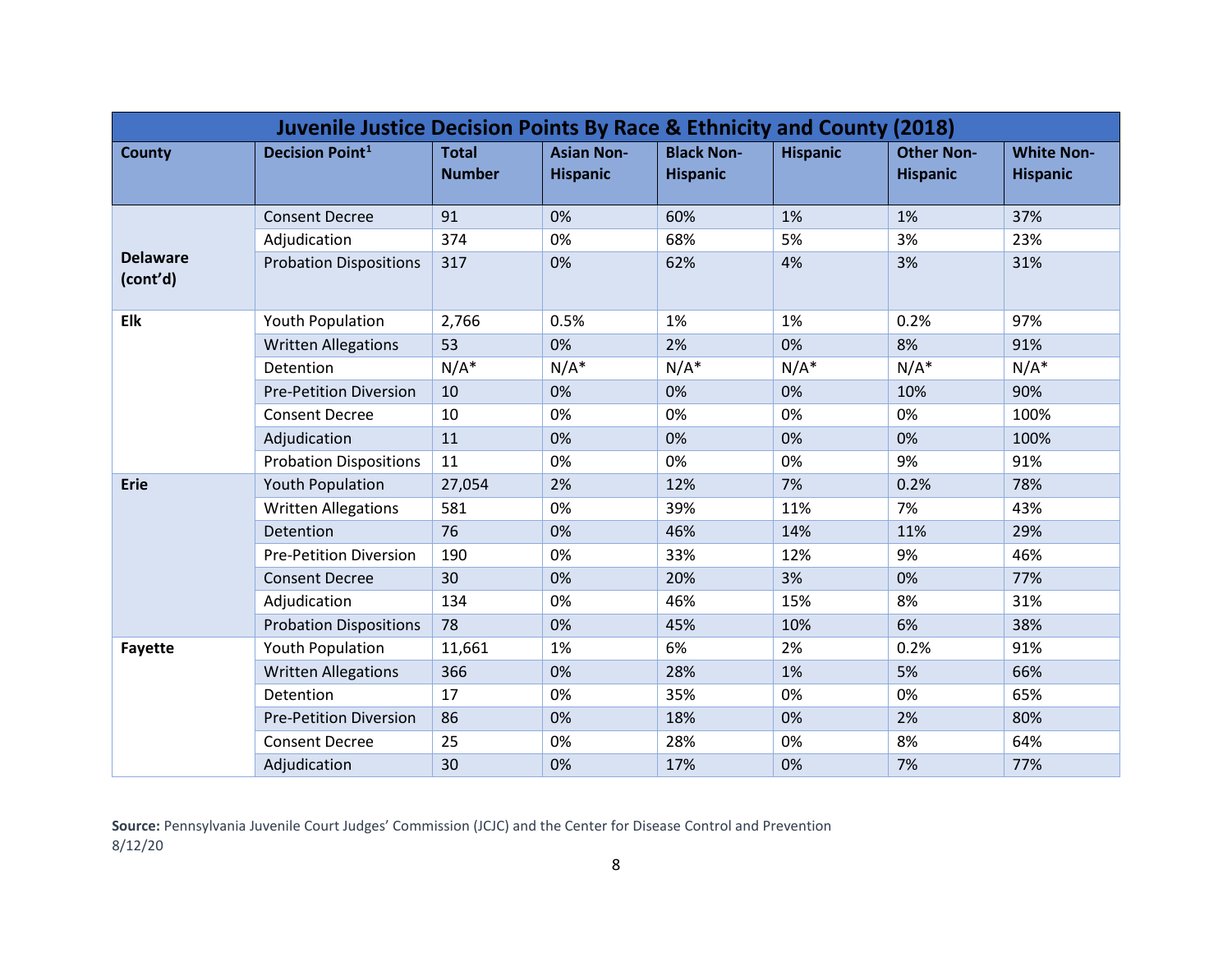| <b>Juvenile Justice Decision Points By Race &amp; Ethnicity and County (2018)</b> |                               |                               |                                      |                                      |                 |                                      |                                      |  |  |
|-----------------------------------------------------------------------------------|-------------------------------|-------------------------------|--------------------------------------|--------------------------------------|-----------------|--------------------------------------|--------------------------------------|--|--|
| <b>County</b>                                                                     | <b>Decision Point1</b>        | <b>Total</b><br><b>Number</b> | <b>Asian Non-</b><br><b>Hispanic</b> | <b>Black Non-</b><br><b>Hispanic</b> | <b>Hispanic</b> | <b>Other Non-</b><br><b>Hispanic</b> | <b>White Non-</b><br><b>Hispanic</b> |  |  |
|                                                                                   | <b>Probation Dispositions</b> | 25                            | 0%                                   | 32%                                  | 0%              | 0%                                   | 68%                                  |  |  |
| <b>Forest</b>                                                                     | <b>Youth Population</b>       | 478                           | 0%                                   | 21%                                  | 7%              | 1%                                   | 71%                                  |  |  |
|                                                                                   | <b>Written Allegations</b>    | 10                            | 0%                                   | 0%                                   | 20%             | 0%                                   | 80%                                  |  |  |
|                                                                                   | Detention                     | $N/A^*$                       | $N/A^*$                              | $N/A^*$                              | $N/A^*$         | $N/A^*$                              | $N/A^*$                              |  |  |
|                                                                                   | <b>Pre-Petition Diversion</b> | $N/A^*$                       | $N/A^*$                              | $N/A^*$                              | $N/A^*$         | $N/A^*$                              | $N/A^*$                              |  |  |
|                                                                                   | <b>Consent Decree</b>         | $\overline{3}$                | 0%                                   | 0%                                   | 33%             | 0%                                   | 67%                                  |  |  |
|                                                                                   | Adjudication                  | $\overline{3}$                | 0%                                   | 0%                                   | 33%             | 0%                                   | 67%                                  |  |  |
|                                                                                   | <b>Probation Dispositions</b> | $\overline{2}$                | 0%                                   | 0%                                   | 50%             | 0%                                   | 50%                                  |  |  |
| <b>Franklin</b>                                                                   | Youth Population              | 15,783                        | 1%                                   | 6%                                   | 9%              | 0.2%                                 | 83%                                  |  |  |
|                                                                                   | <b>Written Allegations</b>    | 340                           | 0.3%                                 | 21%                                  | 12%             | 4%                                   | 62%                                  |  |  |
|                                                                                   | Detention                     | 24                            | 0%                                   | 25%                                  | 17%             | 4%                                   | 54%                                  |  |  |
|                                                                                   | <b>Pre-Petition Diversion</b> | 40                            | 0%                                   | 30%                                  | 10%             | 5%                                   | 55%                                  |  |  |
|                                                                                   | <b>Consent Decree</b>         | 86                            | 0%                                   | 12%                                  | 10%             | 6%                                   | 72%                                  |  |  |
|                                                                                   | Adjudication                  | 33                            | 0%                                   | 12%                                  | 15%             | 6%                                   | 67%                                  |  |  |
|                                                                                   | <b>Probation Dispositions</b> | 27                            | 0%                                   | 11%                                  | 11%             | 11%                                  | 67%                                  |  |  |
| <b>Fulton</b>                                                                     | <b>Youth Population</b>       | 1,397                         | 0.1%                                 | 3%                                   | 3%              | 0.1%                                 | 94%                                  |  |  |
|                                                                                   | <b>Written Allegations</b>    | 20                            | 0%                                   | 0%                                   | 0%              | 0%                                   | 100%                                 |  |  |
|                                                                                   | Detention                     | $N/A^*$                       | $N/A^*$                              | $N/A^*$                              | $N/A^*$         | $N/A^*$                              | $N/A^*$                              |  |  |
|                                                                                   | <b>Pre-Petition Diversion</b> | $N/A^*$                       | $N/A^*$                              | $N/A^*$                              | $N/A^*$         | $N/A^*$                              | $N/A^*$                              |  |  |
|                                                                                   | <b>Consent Decree</b>         | 11                            | 0%                                   | 0%                                   | 0%              | 0%                                   | 100%                                 |  |  |
|                                                                                   | Adjudication                  | $\overline{2}$                | 0%                                   | 0%                                   | 0%              | 0%                                   | 100%                                 |  |  |
|                                                                                   | <b>Probation Dispositions</b> | $\mathbf{1}$                  | 0%                                   | 0%                                   | 0%              | 0%                                   | 100%                                 |  |  |
| Greene                                                                            | Youth Population              | 3,223                         | 0.4%                                 | 1%                                   | 1%              | 0.2%                                 | 96%                                  |  |  |
|                                                                                   | <b>Written Allegations</b>    | 30                            | 0%                                   | 0%                                   | 0%              | 0%                                   | 100%                                 |  |  |
|                                                                                   | Detention                     | $N/A^*$                       | $N/A^*$                              | $N/A^*$                              | $N/A^*$         | $N/A^*$                              | $N/A^*$                              |  |  |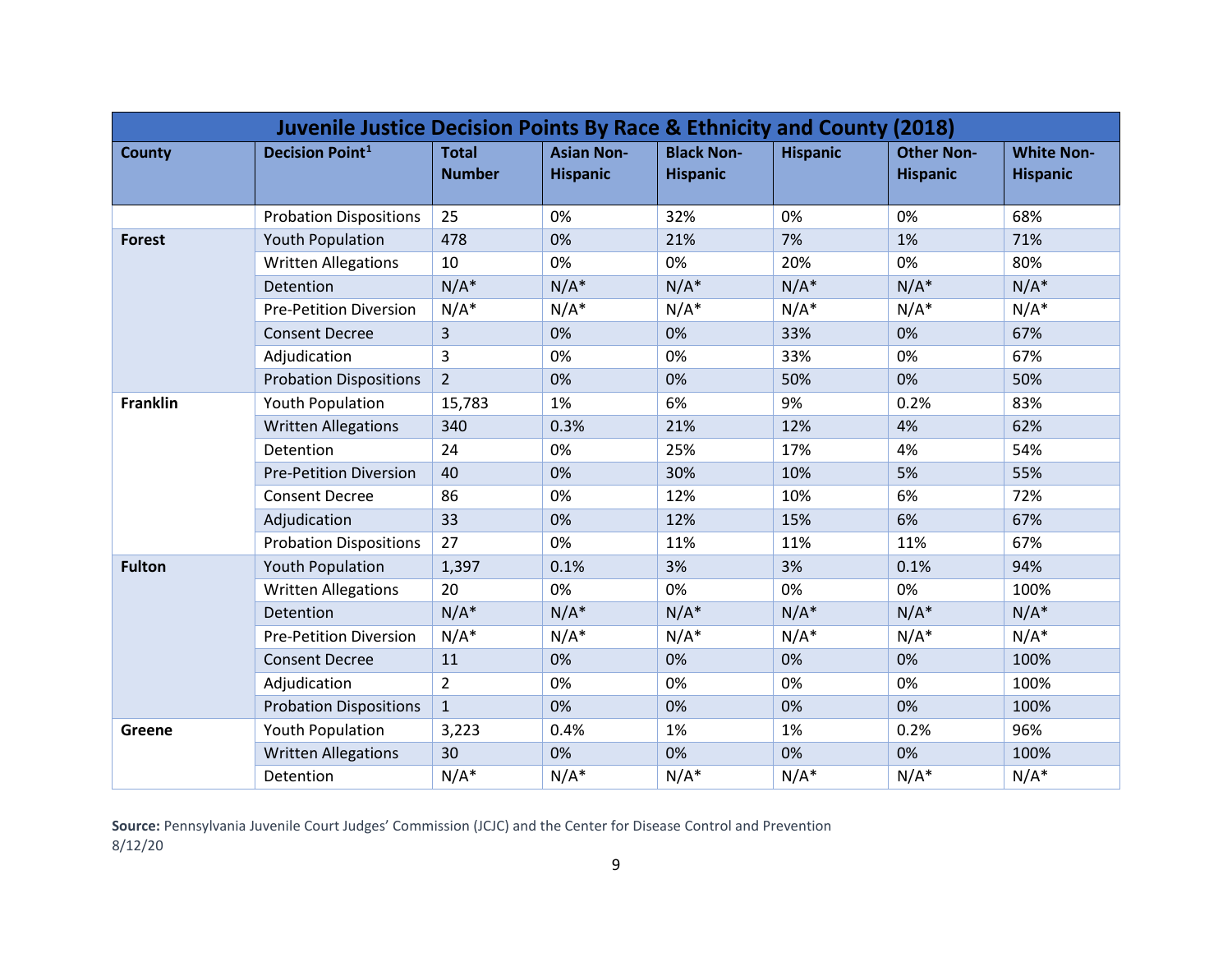| Juvenile Justice Decision Points By Race & Ethnicity and County (2018) |                               |                               |                                      |                                      |                 |                                      |                                      |  |  |
|------------------------------------------------------------------------|-------------------------------|-------------------------------|--------------------------------------|--------------------------------------|-----------------|--------------------------------------|--------------------------------------|--|--|
| <b>County</b>                                                          | <b>Decision Point1</b>        | <b>Total</b><br><b>Number</b> | <b>Asian Non-</b><br><b>Hispanic</b> | <b>Black Non-</b><br><b>Hispanic</b> | <b>Hispanic</b> | <b>Other Non-</b><br><b>Hispanic</b> | <b>White Non-</b><br><b>Hispanic</b> |  |  |
|                                                                        | <b>Pre-Petition Diversion</b> | 4                             | 0%                                   | 0%                                   | 0%              | 0%                                   | 100%                                 |  |  |
|                                                                        | <b>Consent Decree</b>         | 6                             | 0%                                   | 0%                                   | 0%              | 0%                                   | 100%                                 |  |  |
|                                                                        | Adjudication                  | 5                             | 0%                                   | 0%                                   | 0%              | 0%                                   | 100%                                 |  |  |
|                                                                        | <b>Probation Dispositions</b> | 4                             | 0%                                   | 0%                                   | 0%              | 0%                                   | 100%                                 |  |  |
| Huntingdon                                                             | <b>Youth Population</b>       | 3,963                         | 1%                                   | 2%                                   | 2%              | 0.2%                                 | 95%                                  |  |  |
|                                                                        | <b>Written Allegations</b>    | 90                            | 0%                                   | 4%                                   | 0%              | 0%                                   | 96%                                  |  |  |
|                                                                        | Detention                     | 19                            | 0%                                   | 11%                                  | 5%              | 0%                                   | 84%                                  |  |  |
|                                                                        | <b>Pre-Petition Diversion</b> | 8                             | 0%                                   | 0%                                   | 0%              | 0%                                   | 100%                                 |  |  |
|                                                                        | <b>Consent Decree</b>         | 21                            | 0%                                   | 10%                                  | 0%              | 0%                                   | 90%                                  |  |  |
|                                                                        | Adjudication                  | 27                            | 0%                                   | 0%                                   | 0%              | 0%                                   | 100%                                 |  |  |
|                                                                        | <b>Probation Dispositions</b> | 12                            | 0%                                   | 0%                                   | 0%              | 0%                                   | 100%                                 |  |  |
| Indiana                                                                | <b>Youth Population</b>       | 7,111                         | 1%                                   | 3%                                   | 2%              | 0.1%                                 | 94%                                  |  |  |
|                                                                        | <b>Written Allegations</b>    | 93                            | 0%                                   | 26%                                  | 0%              | 2%                                   | 72%                                  |  |  |
|                                                                        | Detention                     | 5                             | 0%                                   | 20%                                  | 0%              | 0%                                   | 80%                                  |  |  |
|                                                                        | <b>Pre-Petition Diversion</b> | 14                            | 0%                                   | 14%                                  | 0%              | 0%                                   | 86%                                  |  |  |
|                                                                        | <b>Consent Decree</b>         | 25                            | 0%                                   | 16%                                  | 0%              | 0%                                   | 84%                                  |  |  |
|                                                                        | Adjudication                  | 9                             | 0%                                   | 33%                                  | 0%              | 0%                                   | 67%                                  |  |  |
|                                                                        | <b>Probation Dispositions</b> | 5                             | 0%                                   | 20%                                  | 0%              | 20%                                  | 60%                                  |  |  |
| Jefferson                                                              | <b>Youth Population</b>       | 4,185                         | 0.3%                                 | 1%                                   | 1%              | 0.1%                                 | 97%                                  |  |  |
|                                                                        | <b>Written Allegations</b>    | 74                            | 0%                                   | 1%                                   | 1%              | 0%                                   | 97%                                  |  |  |
|                                                                        | Detention                     | $N/A^*$                       | $N/A^*$                              | $N/A^*$                              | $N/A^*$         | $N/A^*$                              | $N/A^*$                              |  |  |
|                                                                        | <b>Pre-Petition Diversion</b> | $N/A^*$                       | $N/A^*$                              | $N/A^*$                              | $N/A^*$         | $N/A^*$                              | $N/A^*$                              |  |  |
|                                                                        | <b>Consent Decree</b>         | 46                            | 0%                                   | 2%                                   | 0%              | 0%                                   | 98%                                  |  |  |
|                                                                        | Adjudication                  | 11                            | 0%                                   | 0%                                   | 0%              | 0%                                   | 100%                                 |  |  |
|                                                                        | <b>Probation Dispositions</b> | 3                             | 0%                                   | 0%                                   | 0%              | 0%                                   | 100%                                 |  |  |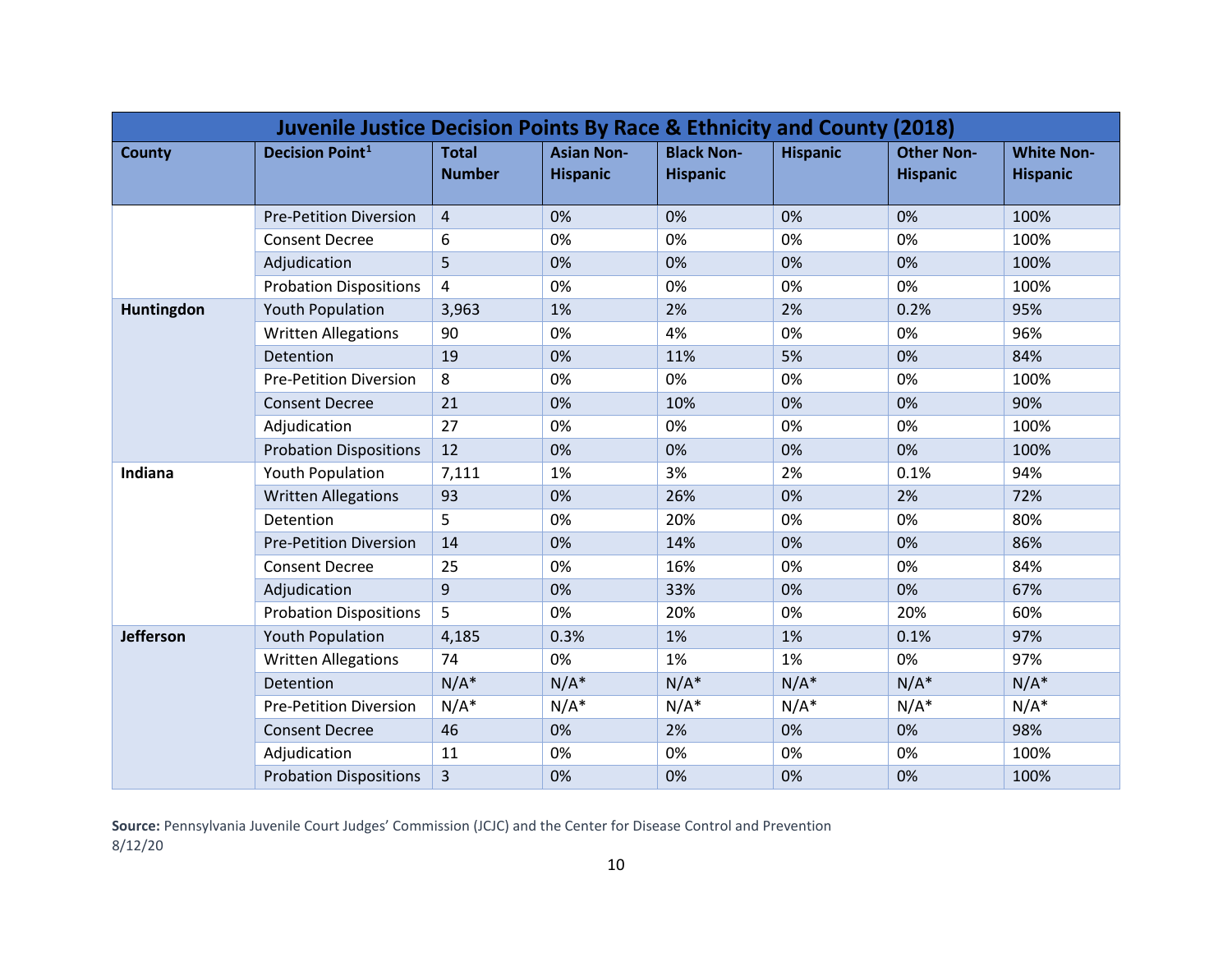| Juvenile Justice Decision Points By Race & Ethnicity and County (2018) |                               |                               |                                      |                                      |                 |                                      |                                      |  |  |
|------------------------------------------------------------------------|-------------------------------|-------------------------------|--------------------------------------|--------------------------------------|-----------------|--------------------------------------|--------------------------------------|--|--|
| <b>County</b>                                                          | <b>Decision Point1</b>        | <b>Total</b><br><b>Number</b> | <b>Asian Non-</b><br><b>Hispanic</b> | <b>Black Non-</b><br><b>Hispanic</b> | <b>Hispanic</b> | <b>Other Non-</b><br><b>Hispanic</b> | <b>White Non-</b><br><b>Hispanic</b> |  |  |
| Juniata                                                                | <b>Youth Population</b>       | 2,638                         | 1%                                   | 2%                                   | 7%              | 0.2%                                 | 90%                                  |  |  |
|                                                                        | <b>Written Allegations</b>    | 29                            | 0%                                   | 0%                                   | 10%             | 0%                                   | 90%                                  |  |  |
|                                                                        | Detention                     | 5                             | 0%                                   | 0%                                   | 0%              | 0%                                   | 100%                                 |  |  |
|                                                                        | <b>Pre-Petition Diversion</b> | $\overline{2}$                | 0%                                   | 0%                                   | 0%              | 0%                                   | 100%                                 |  |  |
|                                                                        | <b>Consent Decree</b>         | 14                            | 0%                                   | 0%                                   | 7%              | 0%                                   | 93%                                  |  |  |
|                                                                        | Adjudication                  | $\overline{7}$                | 0%                                   | 0%                                   | 29%             | 0%                                   | 71%                                  |  |  |
|                                                                        | <b>Probation Dispositions</b> | 5                             | 0%                                   | 0%                                   | 20%             | 0%                                   | 80%                                  |  |  |
| Lackawanna                                                             | <b>Youth Population</b>       | 20,081                        | 3%                                   | 5%                                   | 15%             | 0.1%                                 | 76%                                  |  |  |
|                                                                        | <b>Written Allegations</b>    | 367                           | 0.5%                                 | 26%                                  | 19%             | 1%                                   | 54%                                  |  |  |
|                                                                        | Detention                     | 34                            | 0%                                   | 15%                                  | 12%             | 0%                                   | 71%                                  |  |  |
|                                                                        | <b>Pre-Petition Diversion</b> | 35                            | 0%                                   | 17%                                  | 9%              | 0%                                   | 74%                                  |  |  |
|                                                                        | <b>Consent Decree</b>         | 85                            | 0%                                   | 20%                                  | 19%             | 0%                                   | 61%                                  |  |  |
|                                                                        | Adjudication                  | 86                            | 0%                                   | 27%                                  | 19%             | 1%                                   | 53%                                  |  |  |
|                                                                        | <b>Probation Dispositions</b> | 91                            | 0%                                   | 21%                                  | 29%             | 1%                                   | 49%                                  |  |  |
| Lancaster                                                              | <b>Youth Population</b>       | 57,467                        | 3%                                   | 5%                                   | 15%             | 0.2%                                 | 76%                                  |  |  |
|                                                                        | <b>Written Allegations</b>    | 900                           | 1%                                   | 18%                                  | 39%             | 5%                                   | 37%                                  |  |  |
|                                                                        | Detention                     | 95                            | 0%                                   | 25%                                  | 54%             | 4%                                   | 17%                                  |  |  |
|                                                                        | <b>Pre-Petition Diversion</b> | 250                           | 0.4%                                 | 14%                                  | 34%             | 6%                                   | 45%                                  |  |  |
|                                                                        | <b>Consent Decree</b>         | 40                            | 3%                                   | 10%                                  | 38%             | 0%                                   | 50%                                  |  |  |
|                                                                        | Adjudication                  | 222                           | 1%                                   | 20%                                  | 43%             | 7%                                   | 29%                                  |  |  |
|                                                                        | <b>Probation Dispositions</b> | 209                           | 1%                                   | 15%                                  | 44%             | 7%                                   | 33%                                  |  |  |
| Lawrence                                                               | <b>Youth Population</b>       | 8,040                         | 1%                                   | 8%                                   | 3%              | 0.1%                                 | 88%                                  |  |  |
|                                                                        | <b>Written Allegations</b>    | 130                           | 0%                                   | 17%                                  | 4%              | 14%                                  | 65%                                  |  |  |
|                                                                        | Detention                     | $\mathbf{1}$                  | 0%                                   | 0%                                   | 0%              | 100%                                 | 0%                                   |  |  |
|                                                                        | <b>Pre-Petition Diversion</b> | 20                            | 0%                                   | 20%                                  | 5%              | 10%                                  | 65%                                  |  |  |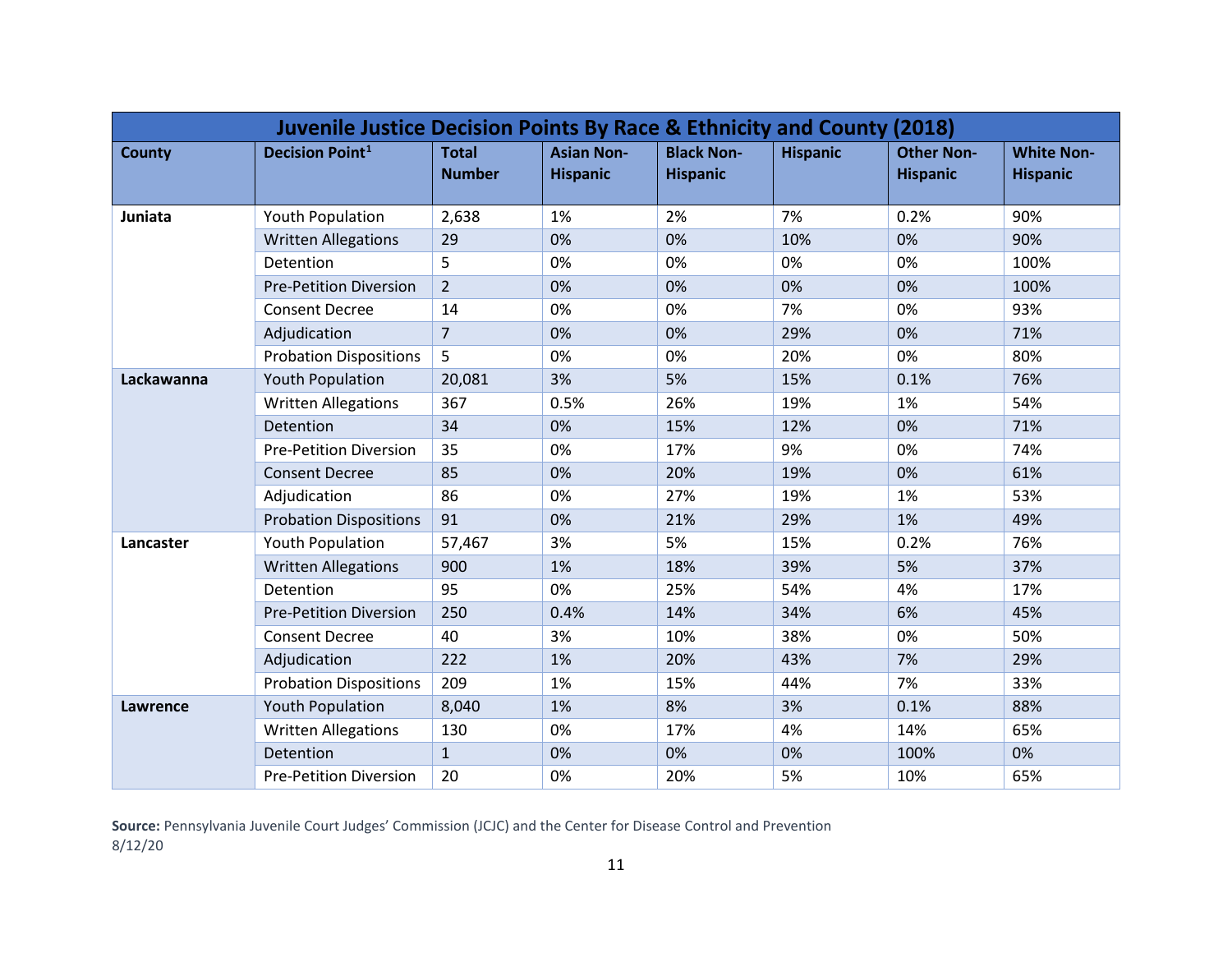| <b>Juvenile Justice Decision Points By Race &amp; Ethnicity and County (2018)</b> |                               |                               |                                      |                                      |                 |                                      |                                      |  |  |
|-----------------------------------------------------------------------------------|-------------------------------|-------------------------------|--------------------------------------|--------------------------------------|-----------------|--------------------------------------|--------------------------------------|--|--|
| <b>County</b>                                                                     | <b>Decision Point1</b>        | <b>Total</b><br><b>Number</b> | <b>Asian Non-</b><br><b>Hispanic</b> | <b>Black Non-</b><br><b>Hispanic</b> | <b>Hispanic</b> | <b>Other Non-</b><br><b>Hispanic</b> | <b>White Non-</b><br><b>Hispanic</b> |  |  |
|                                                                                   | <b>Consent Decree</b>         | 29                            | 0%                                   | 3%                                   | 3%              | 3%                                   | 90%                                  |  |  |
|                                                                                   | Adjudication                  | 13                            | 0%                                   | 23%                                  | 15%             | 15%                                  | 46%                                  |  |  |
|                                                                                   | <b>Probation Dispositions</b> | 14                            | 0%                                   | 21%                                  | 14%             | 14%                                  | 50%                                  |  |  |
| Lebanon                                                                           | Youth Population              | 14,751                        | 2%                                   | 3%                                   | 22%             | 0.1%                                 | 73%                                  |  |  |
|                                                                                   | <b>Written Allegations</b>    | 241                           | 0.4%                                 | 6%                                   | 31%             | 2%                                   | 60%                                  |  |  |
|                                                                                   | Detention                     | 14                            | 0%                                   | 7%                                   | 64%             | 0%                                   | 29%                                  |  |  |
|                                                                                   | <b>Pre-Petition Diversion</b> | 15                            | 0%                                   | 0%                                   | 31%             | 0%                                   | 69%                                  |  |  |
|                                                                                   | <b>Consent Decree</b>         | 63                            | 0%                                   | 5%                                   | 35%             | 2%                                   | 59%                                  |  |  |
|                                                                                   | Adjudication                  | 18                            | 6%                                   | 6%                                   | 50%             | 6%                                   | 33%                                  |  |  |
|                                                                                   | <b>Probation Dispositions</b> | 15                            | 0%                                   | 13%                                  | 27%             | 7%                                   | 53%                                  |  |  |
| Lehigh                                                                            | <b>Youth Population</b>       | 38,773                        | 4%                                   | 9%                                   | 36%             | 0.2%                                 | 51%                                  |  |  |
|                                                                                   | <b>Written Allegations</b>    | 719                           | 0.3%                                 | 24%                                  | 44%             | 2%                                   | 29%                                  |  |  |
|                                                                                   | Detention                     | 79                            | 0%                                   | 30%                                  | 48%             | 1%                                   | 20%                                  |  |  |
|                                                                                   | <b>Pre-Petition Diversion</b> | 203                           | 0%                                   | 24%                                  | 50%             | 2%                                   | 24%                                  |  |  |
|                                                                                   | <b>Consent Decree</b>         | 82                            | 0%                                   | 16%                                  | 52%             | 1%                                   | 30%                                  |  |  |
|                                                                                   | Adjudication                  | 185                           | 0%                                   | 25%                                  | 41%             | 2%                                   | 32%                                  |  |  |
|                                                                                   | <b>Probation Dispositions</b> | 130                           | 0%                                   | 22%                                  | 48%             | 1%                                   | 29%                                  |  |  |
| Luzerne                                                                           | Youth Population              | 29,305                        | 2%                                   | 6%                                   | 21%             | 0.2%                                 | 71%                                  |  |  |
|                                                                                   | <b>Written Allegations</b>    | 395                           | 0.3%                                 | 21%                                  | 23%             | 6%                                   | 49%                                  |  |  |
|                                                                                   | Detention                     | 18                            | 0%                                   | 44%                                  | 22%             | 11%                                  | 22%                                  |  |  |
|                                                                                   | <b>Pre-Petition Diversion</b> | 120                           | 0%                                   | 12%                                  | 21%             | 7%                                   | 60%                                  |  |  |
|                                                                                   | <b>Consent Decree</b>         | 47                            | 0%                                   | 17%                                  | 21%             | 2%                                   | 60%                                  |  |  |
|                                                                                   | Adjudication                  | 37                            | 0%                                   | 27%                                  | 19%             | 11%                                  | 43%                                  |  |  |
|                                                                                   | <b>Probation Dispositions</b> | 44                            | 0%                                   | 16%                                  | 32%             | 7%                                   | 45%                                  |  |  |
| Lycoming                                                                          | <b>Youth Population</b>       | 10,705                        | 1%                                   | 8%                                   | 4%              | 0.3%                                 | 87%                                  |  |  |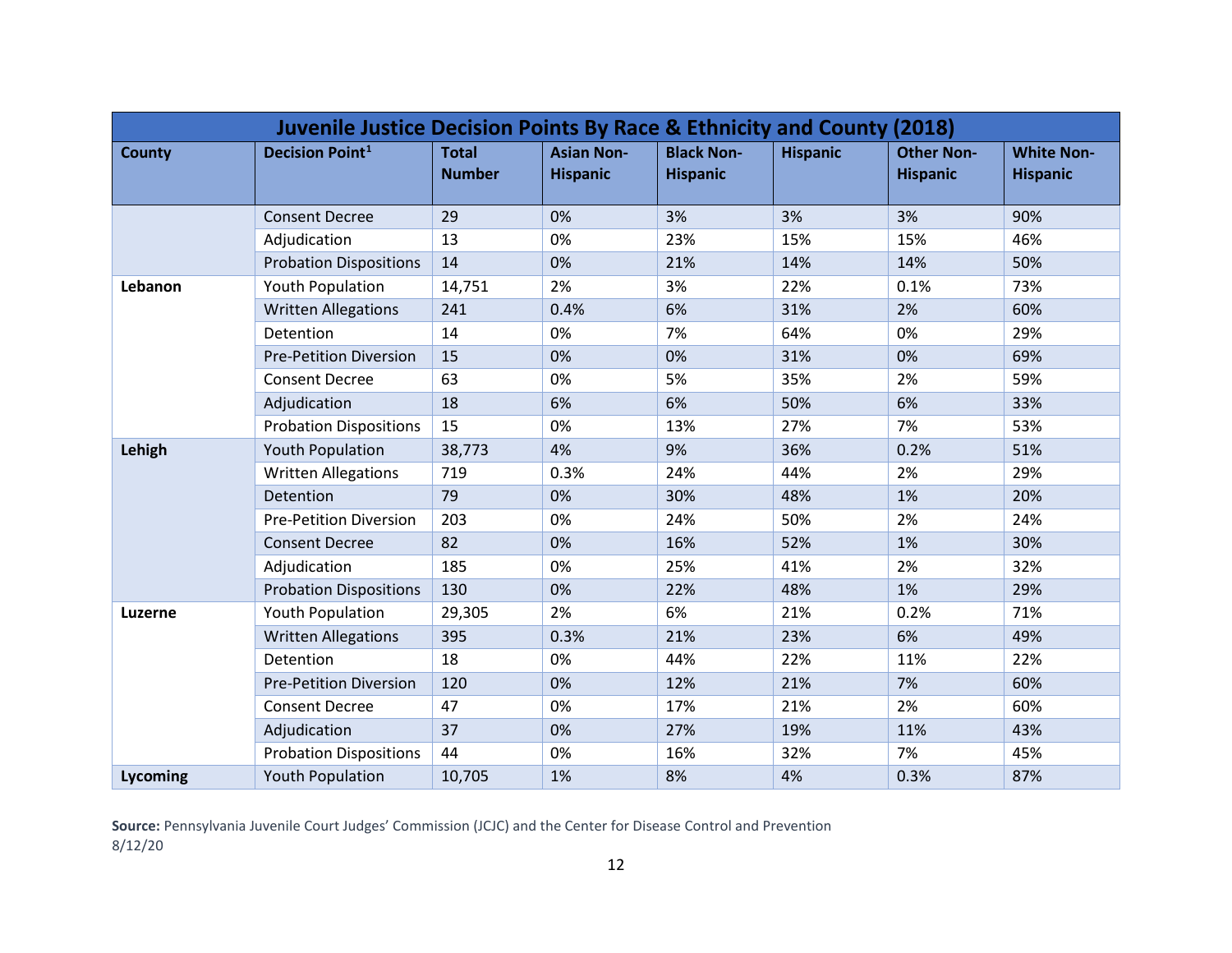| Juvenile Justice Decision Points By Race & Ethnicity and County (2018) |                               |                               |                                      |                                      |                 |                                      |                                      |  |  |
|------------------------------------------------------------------------|-------------------------------|-------------------------------|--------------------------------------|--------------------------------------|-----------------|--------------------------------------|--------------------------------------|--|--|
| <b>County</b>                                                          | <b>Decision Point1</b>        | <b>Total</b><br><b>Number</b> | <b>Asian Non-</b><br><b>Hispanic</b> | <b>Black Non-</b><br><b>Hispanic</b> | <b>Hispanic</b> | <b>Other Non-</b><br><b>Hispanic</b> | <b>White Non-</b><br><b>Hispanic</b> |  |  |
|                                                                        | <b>Written Allegations</b>    | 370                           | 0.3%                                 | 42%                                  | 3%              | 5%                                   | 50%                                  |  |  |
|                                                                        | Detention                     | 4                             | 0%                                   | 50%                                  | 0%              | 0%                                   | 50%                                  |  |  |
|                                                                        | <b>Pre-Petition Diversion</b> | 84                            | 0%                                   | 45%                                  | 4%              | 8%                                   | 43%                                  |  |  |
|                                                                        | <b>Consent Decree</b>         | 117                           | 0%                                   | 36%                                  | 3%              | 3%                                   | 58%                                  |  |  |
|                                                                        | Adjudication                  | 34                            | 3%                                   | 50%                                  | 0%              | 3%                                   | 44%                                  |  |  |
|                                                                        | <b>Probation Dispositions</b> | 21                            | 0%                                   | 48%                                  | 0%              | 0%                                   | 52%                                  |  |  |
| Mc Kean                                                                | <b>Youth Population</b>       | 3,904                         | 1%                                   | 1%                                   | 2%              | 0.3%                                 | 96%                                  |  |  |
|                                                                        | <b>Written Allegations</b>    | 72                            | 0%                                   | 10%                                  | 1%              | 1%                                   | 88%                                  |  |  |
|                                                                        | Detention                     | $N/A^*$                       | $N/A^*$                              | $N/A^*$                              | $N/A^*$         | $N/A^*$                              | $N/A^*$                              |  |  |
|                                                                        | <b>Pre-Petition Diversion</b> | 20                            | 0%                                   | 0%                                   | 0%              | 0%                                   | 100%                                 |  |  |
|                                                                        | <b>Consent Decree</b>         | 21                            | 0%                                   | 10%                                  | 5%              | 0%                                   | 86%                                  |  |  |
|                                                                        | Adjudication                  | 8                             | 0%                                   | 0%                                   | 0%              | 0%                                   | 100%                                 |  |  |
|                                                                        | <b>Probation Dispositions</b> | 20                            | 0%                                   | 0%                                   | 0%              | 25%                                  | 75%                                  |  |  |
| <b>Mercer</b>                                                          | <b>Youth Population</b>       | 10,452                        | 1%                                   | 11%                                  | 3%              | 0.3%                                 | 85%                                  |  |  |
|                                                                        | <b>Written Allegations</b>    | 252                           | 0%                                   | 29%                                  | 2%              | 1%                                   | 68%                                  |  |  |
|                                                                        | Detention                     | $\overline{2}$                | 0%                                   | 50%                                  | 0%              | 0%                                   | 50%                                  |  |  |
|                                                                        | <b>Pre-Petition Diversion</b> | 52                            | 0%                                   | 37%                                  | 4%              | 2%                                   | 58%                                  |  |  |
|                                                                        | <b>Consent Decree</b>         | 14                            | 0%                                   | 7%                                   | 0%              | 0%                                   | 93%                                  |  |  |
|                                                                        | Adjudication                  | 40                            | 0%                                   | 38%                                  | 3%              | 3%                                   | 58%                                  |  |  |
|                                                                        | <b>Probation Dispositions</b> | 50                            | 0%                                   | 20%                                  | 0%              | 2%                                   | 78%                                  |  |  |
| <b>Mifflin</b>                                                         | <b>Youth Population</b>       | 4,635                         | 0.4%                                 | 2%                                   | 3%              | 0.1%                                 | 94%                                  |  |  |
|                                                                        | <b>Written Allegations</b>    | 81                            | 0%                                   | 7%                                   | 5%              | 0%                                   | 88%                                  |  |  |
|                                                                        | Detention                     | $\overline{7}$                | 0%                                   | 0%                                   | 0%              | 0%                                   | 100%                                 |  |  |
|                                                                        | <b>Pre-Petition Diversion</b> | 5                             | 0%                                   | 0%                                   | 0%              | 0%                                   | 100%                                 |  |  |
|                                                                        | <b>Consent Decree</b>         | 20                            | 0%                                   | 5%                                   | 5%              | 0%                                   | 90%                                  |  |  |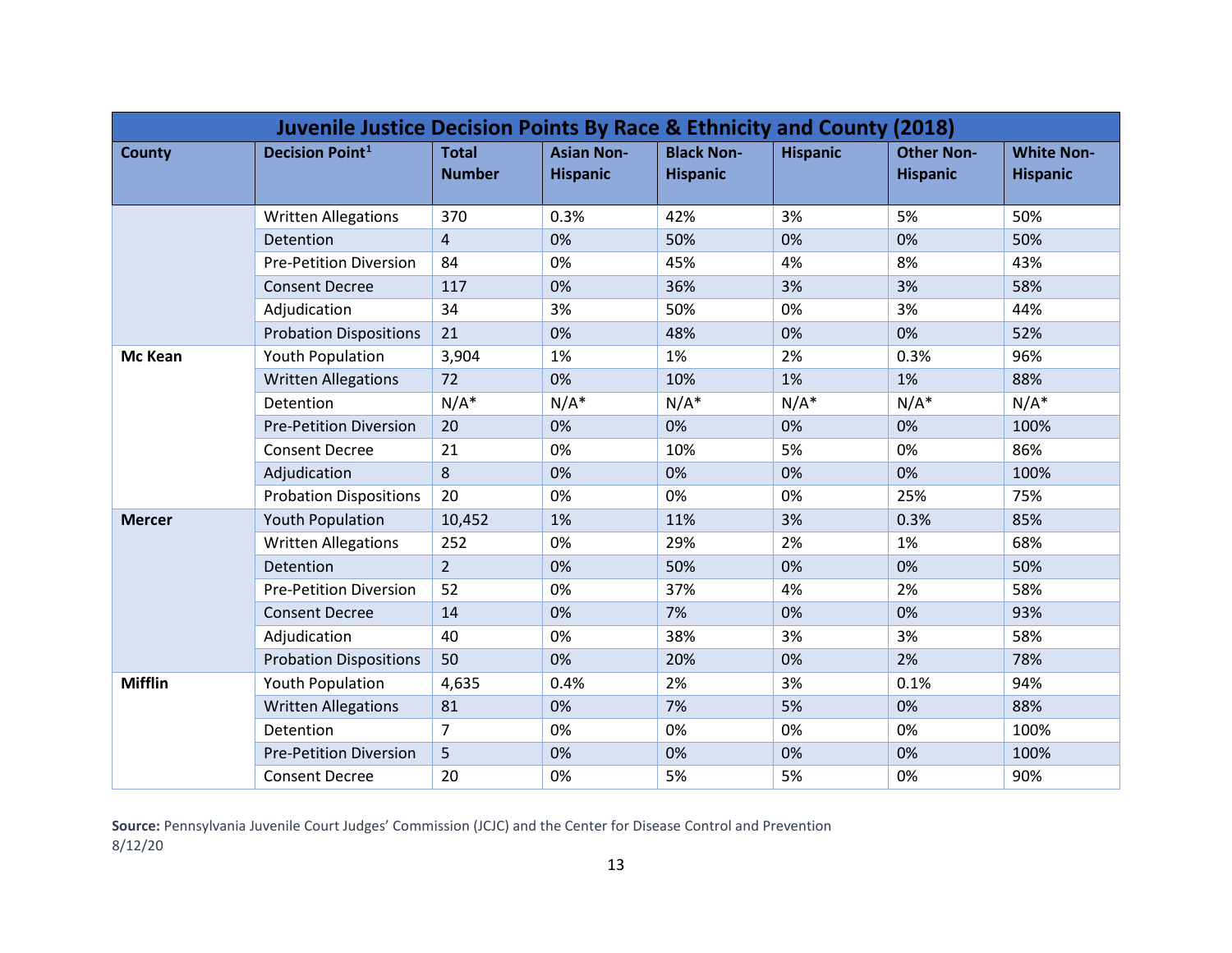| <b>Juvenile Justice Decision Points By Race &amp; Ethnicity and County (2018)</b> |                               |                               |                                      |                                      |                 |                                      |                                      |  |  |
|-----------------------------------------------------------------------------------|-------------------------------|-------------------------------|--------------------------------------|--------------------------------------|-----------------|--------------------------------------|--------------------------------------|--|--|
| <b>County</b>                                                                     | <b>Decision Point1</b>        | <b>Total</b><br><b>Number</b> | <b>Asian Non-</b><br><b>Hispanic</b> | <b>Black Non-</b><br><b>Hispanic</b> | <b>Hispanic</b> | <b>Other Non-</b><br><b>Hispanic</b> | <b>White Non-</b><br><b>Hispanic</b> |  |  |
|                                                                                   | Adjudication                  | 29                            | 0%                                   | 14%                                  | 3%              | 0%                                   | 83%                                  |  |  |
|                                                                                   | <b>Probation Dispositions</b> | 26                            | 0%                                   | 0%                                   | 4%              | 0%                                   | 96%                                  |  |  |
| <b>Monroe</b>                                                                     | <b>Youth Population</b>       | 17,082                        | 3%                                   | 19%                                  | 24%             | 0.4%                                 | 54%                                  |  |  |
|                                                                                   | <b>Written Allegations</b>    | 195                           | 0%                                   | 35%                                  | 26%             | 2%                                   | 37%                                  |  |  |
|                                                                                   | Detention                     | 13                            | 0%                                   | 54%                                  | 23%             | 8%                                   | 15%                                  |  |  |
|                                                                                   | <b>Pre-Petition Diversion</b> | 3                             | 0%                                   | 33%                                  | 0%              | 33%                                  | 33%                                  |  |  |
|                                                                                   | <b>Consent Decree</b>         | 22                            | 0%                                   | 18%                                  | 32%             | 0%                                   | 50%                                  |  |  |
|                                                                                   | Adjudication                  | 99                            | 0%                                   | 42%                                  | 24%             | 2%                                   | 31%                                  |  |  |
|                                                                                   | <b>Probation Dispositions</b> | 94                            | 0%                                   | 32%                                  | 26%             | 1%                                   | 41%                                  |  |  |
| <b>Montgomery</b>                                                                 | <b>Youth Population</b>       | 83,689                        | 9%                                   | 12%                                  | 8%              | 0.1%                                 | 71%                                  |  |  |
|                                                                                   | <b>Written Allegations</b>    | 1,060                         | 1%                                   | 55%                                  | 8%              | 3%                                   | 33%                                  |  |  |
|                                                                                   | Detention                     | 229                           | 1%                                   | 65%                                  | 3%              | 2%                                   | 29%                                  |  |  |
|                                                                                   | <b>Pre-Petition Diversion</b> | 389                           | 0.3%                                 | 60%                                  | 6%              | 3%                                   | 30%                                  |  |  |
|                                                                                   | <b>Consent Decree</b>         | 63                            | 2%                                   | 41%                                  | 5%              | 3%                                   | 49%                                  |  |  |
|                                                                                   | Adjudication                  | 329                           | 3%                                   | 51%                                  | 8%              | 4%                                   | 35%                                  |  |  |
|                                                                                   | <b>Probation Dispositions</b> | 247                           | 3%                                   | 44%                                  | 9%              | 4%                                   | 40%                                  |  |  |
| <b>Montour</b>                                                                    | <b>Youth Population</b>       | 1,668                         | 3%                                   | 5%                                   | 4%              | 0.1%                                 | 89%                                  |  |  |
|                                                                                   | <b>Written Allegations</b>    | 15                            | 0%                                   | 13%                                  | 0%              | 13%                                  | 73%                                  |  |  |
|                                                                                   | Detention                     | $N/A^*$                       | $N/A^*$                              | $N/A^*$                              | $N/A^*$         | $N/A^*$                              | $N/A^*$                              |  |  |
|                                                                                   | <b>Pre-Petition Diversion</b> | $\mathbf{1}$                  | 0%                                   | 0%                                   | 0%              | 0%                                   | 100%                                 |  |  |
|                                                                                   | <b>Consent Decree</b>         | 4                             | 0%                                   | 25%                                  | 0%              | 0%                                   | 75%                                  |  |  |
|                                                                                   | Adjudication                  | 4                             | 0%                                   | 0%                                   | 0%              | 50%                                  | 50%                                  |  |  |
|                                                                                   | <b>Probation Dispositions</b> | $\overline{2}$                | 0%                                   | 0%                                   | 0%              | 50%                                  | 50%                                  |  |  |
| Northampton                                                                       | Youth Population              | 29,811                        | 4%                                   | 9%                                   | 21%             | 0.2%                                 | 67%                                  |  |  |
|                                                                                   | <b>Written Allegations</b>    | 730                           | 0.4%                                 | 28%                                  | 24%             | 1%                                   | 47%                                  |  |  |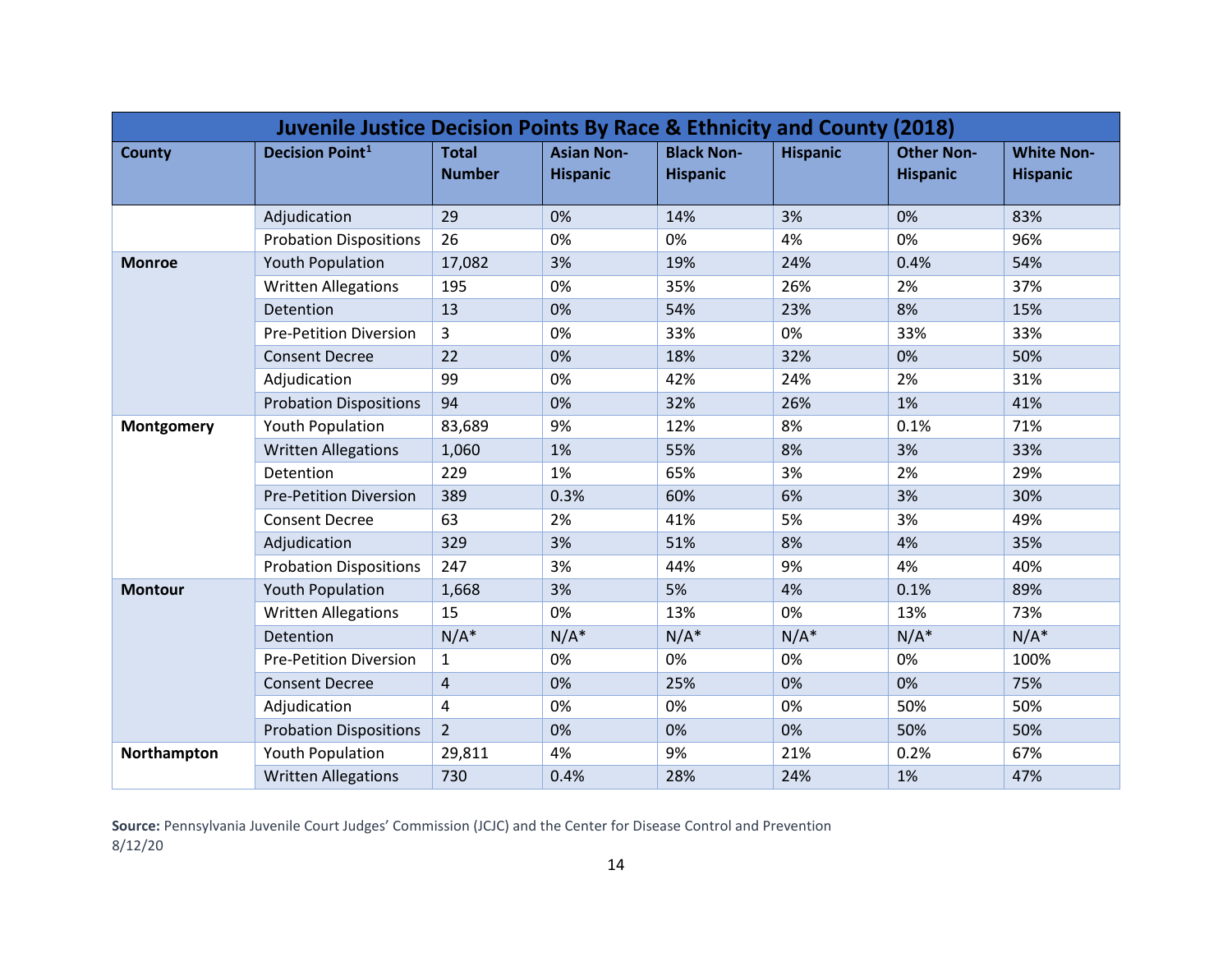| Juvenile Justice Decision Points By Race & Ethnicity and County (2018) |                               |                               |                                      |                                      |                 |                                      |                                      |  |  |
|------------------------------------------------------------------------|-------------------------------|-------------------------------|--------------------------------------|--------------------------------------|-----------------|--------------------------------------|--------------------------------------|--|--|
| <b>County</b>                                                          | <b>Decision Point1</b>        | <b>Total</b><br><b>Number</b> | <b>Asian Non-</b><br><b>Hispanic</b> | <b>Black Non-</b><br><b>Hispanic</b> | <b>Hispanic</b> | <b>Other Non-</b><br><b>Hispanic</b> | <b>White Non-</b><br><b>Hispanic</b> |  |  |
|                                                                        | Detention                     | 107                           | 0%                                   | 30%                                  | 20%             | 0%                                   | 50%                                  |  |  |
|                                                                        | <b>Pre-Petition Diversion</b> | 259                           | 0%                                   | 31%                                  | 20%             | 0%                                   | 49%                                  |  |  |
|                                                                        | <b>Consent Decree</b>         | 59                            | 0%                                   | 20%                                  | 19%             | 0%                                   | 61%                                  |  |  |
|                                                                        | Adjudication                  | 119                           | 2%                                   | 28%                                  | 29%             | 3%                                   | 39%                                  |  |  |
|                                                                        | <b>Probation Dispositions</b> | 103                           | 2%                                   | 30%                                  | 24%             | 1%                                   | 43%                                  |  |  |
| <b>Northumberland</b>                                                  | <b>Youth Population</b>       | 8,305                         | 1%                                   | 4%                                   | 6%              | 0.1%                                 | 89%                                  |  |  |
|                                                                        | <b>Written Allegations</b>    | 237                           | 0%                                   | 7%                                   | 5%              | 0%                                   | 88%                                  |  |  |
|                                                                        | Detention                     | 13                            | 0%                                   | 31%                                  | 8%              | 0%                                   | 62%                                  |  |  |
|                                                                        | <b>Pre-Petition Diversion</b> | 52                            | 0%                                   | 10%                                  | 8%              | 0%                                   | 83%                                  |  |  |
|                                                                        | <b>Consent Decree</b>         | 18                            | 0%                                   | 0%                                   | 11%             | 0%                                   | 89%                                  |  |  |
|                                                                        | Adjudication                  | 19                            | 0%                                   | 11%                                  | 0%              | 0%                                   | 89%                                  |  |  |
|                                                                        | <b>Probation Dispositions</b> | 15                            | 0%                                   | 13%                                  | 7%              | 0%                                   | 80%                                  |  |  |
| <b>Perry</b>                                                           | Youth Population              | 4,489                         | 1%                                   | 3%                                   | 4%              | 0.2%                                 | 92%                                  |  |  |
|                                                                        | <b>Written Allegations</b>    | 51                            | 2%                                   | 10%                                  | 2%              | 0%                                   | 86%                                  |  |  |
|                                                                        | Detention                     | $\mathbf{3}$                  | 0%                                   | 0%                                   | 33%             | 0%                                   | 67%                                  |  |  |
|                                                                        | <b>Pre-Petition Diversion</b> | 8                             | 0%                                   | 0%                                   | 0%              | 0%                                   | 100%                                 |  |  |
|                                                                        | <b>Consent Decree</b>         | 12                            | 0%                                   | 17%                                  | 8%              | 0%                                   | 75%                                  |  |  |
|                                                                        | Adjudication                  | 10                            | 0%                                   | 0%                                   | 0%              | 0%                                   | 100%                                 |  |  |
|                                                                        | <b>Probation Dispositions</b> | 17                            | 0%                                   | 0%                                   | 0%              | 0%                                   | 100%                                 |  |  |
| Philadelphia                                                           | <b>Youth Population</b>       | 141,485                       | 7%                                   | 50%                                  | 22%             | 0.3%                                 | 21%                                  |  |  |
|                                                                        | <b>Written Allegations</b>    | 2,093                         | 0.2%                                 | 77%                                  | 16%             | 2%                                   | 5%                                   |  |  |
|                                                                        | Detention                     | 1,523                         | 0.2%                                 | 77%                                  | 16%             | 1%                                   | 5%                                   |  |  |
|                                                                        | <b>Pre-Petition Diversion</b> | 277                           | 0.5%                                 | 81%                                  | 12%             | 3%                                   | 4%                                   |  |  |
|                                                                        | <b>Consent Decree</b>         | 809                           | 0.2%                                 | 74%                                  | 18%             | 1%                                   | 6%                                   |  |  |
|                                                                        | Adjudication                  | 218                           | 0%                                   | 83%                                  | 12%             | 1%                                   | 3%                                   |  |  |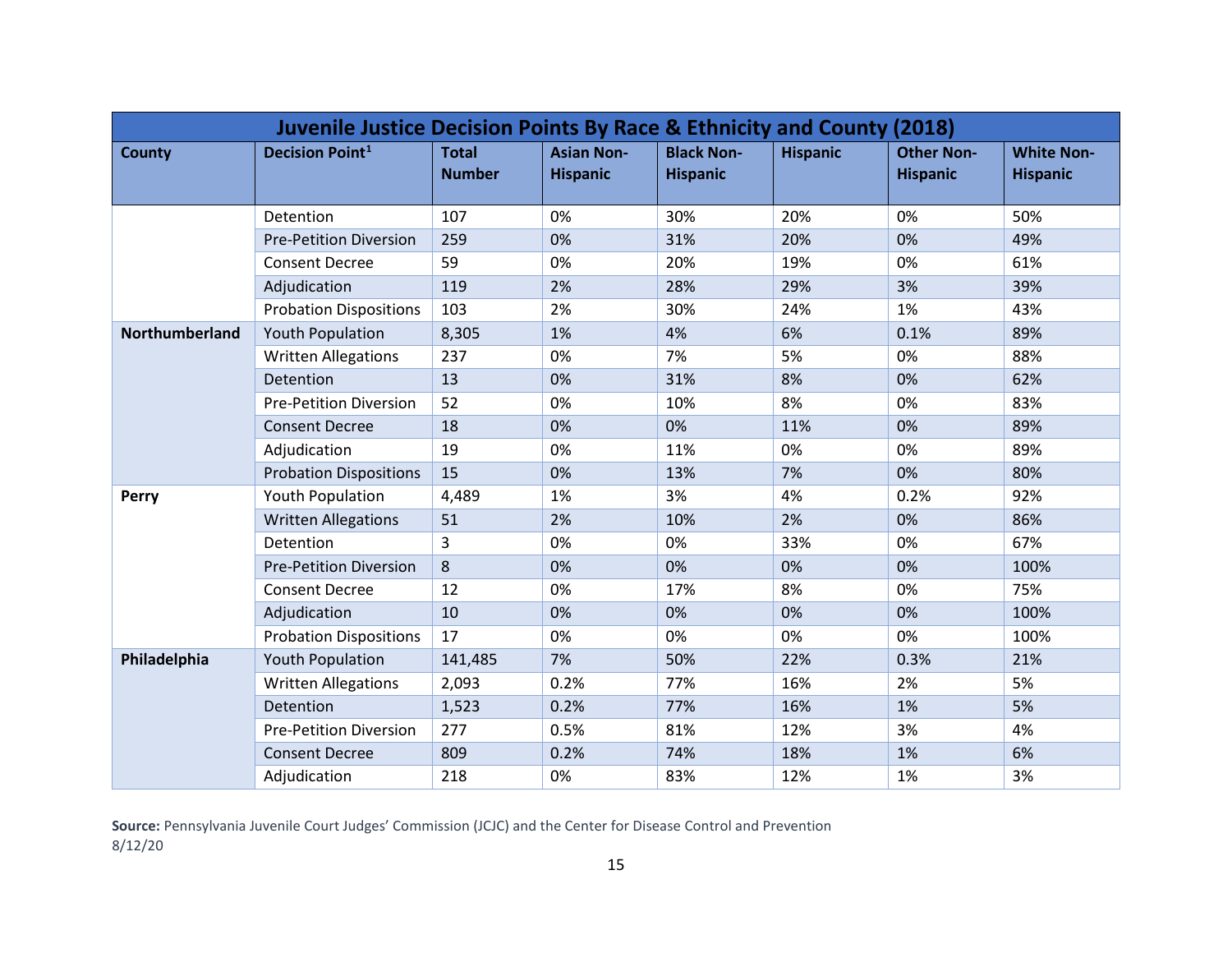| Juvenile Justice Decision Points By Race & Ethnicity and County (2018) |                               |                               |                                      |                                      |                 |                                      |                                      |  |  |
|------------------------------------------------------------------------|-------------------------------|-------------------------------|--------------------------------------|--------------------------------------|-----------------|--------------------------------------|--------------------------------------|--|--|
| <b>County</b>                                                          | <b>Decision Point1</b>        | <b>Total</b><br><b>Number</b> | <b>Asian Non-</b><br><b>Hispanic</b> | <b>Black Non-</b><br><b>Hispanic</b> | <b>Hispanic</b> | <b>Other Non-</b><br><b>Hispanic</b> | <b>White Non-</b><br><b>Hispanic</b> |  |  |
|                                                                        | <b>Probation Dispositions</b> | 146                           | 0%                                   | 75%                                  | 16%             | 0%                                   | 10%                                  |  |  |
| <b>Pike</b>                                                            | Youth Population              | 5,398                         | 2%                                   | 8%                                   | 17%             | 0.2%                                 | 73%                                  |  |  |
|                                                                        | <b>Written Allegations</b>    | 66                            | 0%                                   | 8%                                   | 20%             | 3%                                   | 70%                                  |  |  |
|                                                                        | Detention                     | $\mathbf{1}$                  | 0%                                   | 0%                                   | 0%              | 0%                                   | 100%                                 |  |  |
|                                                                        | <b>Pre-Petition Diversion</b> | $N/A^*$                       | $N/A^*$                              | $N/A^*$                              | $N/A^*$         | $N/A^*$                              | $N/A^*$                              |  |  |
|                                                                        | <b>Consent Decree</b>         | 18                            | 0%                                   | 6%                                   | 22%             | 0%                                   | 72%                                  |  |  |
|                                                                        | Adjudication                  | 12                            | 0%                                   | 8%                                   | 25%             | 0%                                   | 67%                                  |  |  |
|                                                                        | <b>Probation Dispositions</b> | 15                            | 0%                                   | 0%                                   | 33%             | 7%                                   | 60%                                  |  |  |
| <b>Potter</b>                                                          | <b>Youth Population</b>       | 1,599                         | 1%                                   | 2%                                   | 1%              | 0.4%                                 | 96%                                  |  |  |
|                                                                        | <b>Written Allegations</b>    | 33                            | 0%                                   | 3%                                   | 0%              | 0%                                   | 97%                                  |  |  |
|                                                                        | Detention                     | $\overline{3}$                | 0%                                   | 0%                                   | 0%              | 0%                                   | 100%                                 |  |  |
|                                                                        | <b>Pre-Petition Diversion</b> | 5                             | 0%                                   | 0%                                   | 0%              | 0%                                   | 100%                                 |  |  |
|                                                                        | <b>Consent Decree</b>         | 5                             | 0%                                   | 0%                                   | 0%              | 0%                                   | 100%                                 |  |  |
|                                                                        | Adjudication                  | $\mathbf{1}$                  | 0%                                   | 0%                                   | 0%              | 0%                                   | 100%                                 |  |  |
|                                                                        | <b>Probation Dispositions</b> | 5                             | 0%                                   | 0%                                   | 0%              | 0%                                   | 100%                                 |  |  |
| <b>Schuylkill</b>                                                      | Youth Population              | 13,518                        | 1%                                   | 3%                                   | 8%              | 0.2%                                 | 89%                                  |  |  |
|                                                                        | <b>Written Allegations</b>    | 242                           | 0%                                   | 17%                                  | 15%             | 1%                                   | 67%                                  |  |  |
|                                                                        | Detention                     | 12                            | 0%                                   | 25%                                  | 8%              | 0%                                   | 67%                                  |  |  |
|                                                                        | <b>Pre-Petition Diversion</b> | 78                            | 0%                                   | 14%                                  | 14%             | 0%                                   | 72%                                  |  |  |
|                                                                        | <b>Consent Decree</b>         | 12                            | 0%                                   | 8%                                   | 0%              | 0%                                   | 92%                                  |  |  |
|                                                                        | Adjudication                  | 43                            | 0%                                   | 21%                                  | 19%             | 2%                                   | 58%                                  |  |  |
|                                                                        | <b>Probation Dispositions</b> | 34                            | 0%                                   | 18%                                  | 15%             | 0%                                   | 68%                                  |  |  |
| Snyder                                                                 | <b>Youth Population</b>       | 4,134                         | 1%                                   | 2%                                   | 3%              | 0%                                   | 94%                                  |  |  |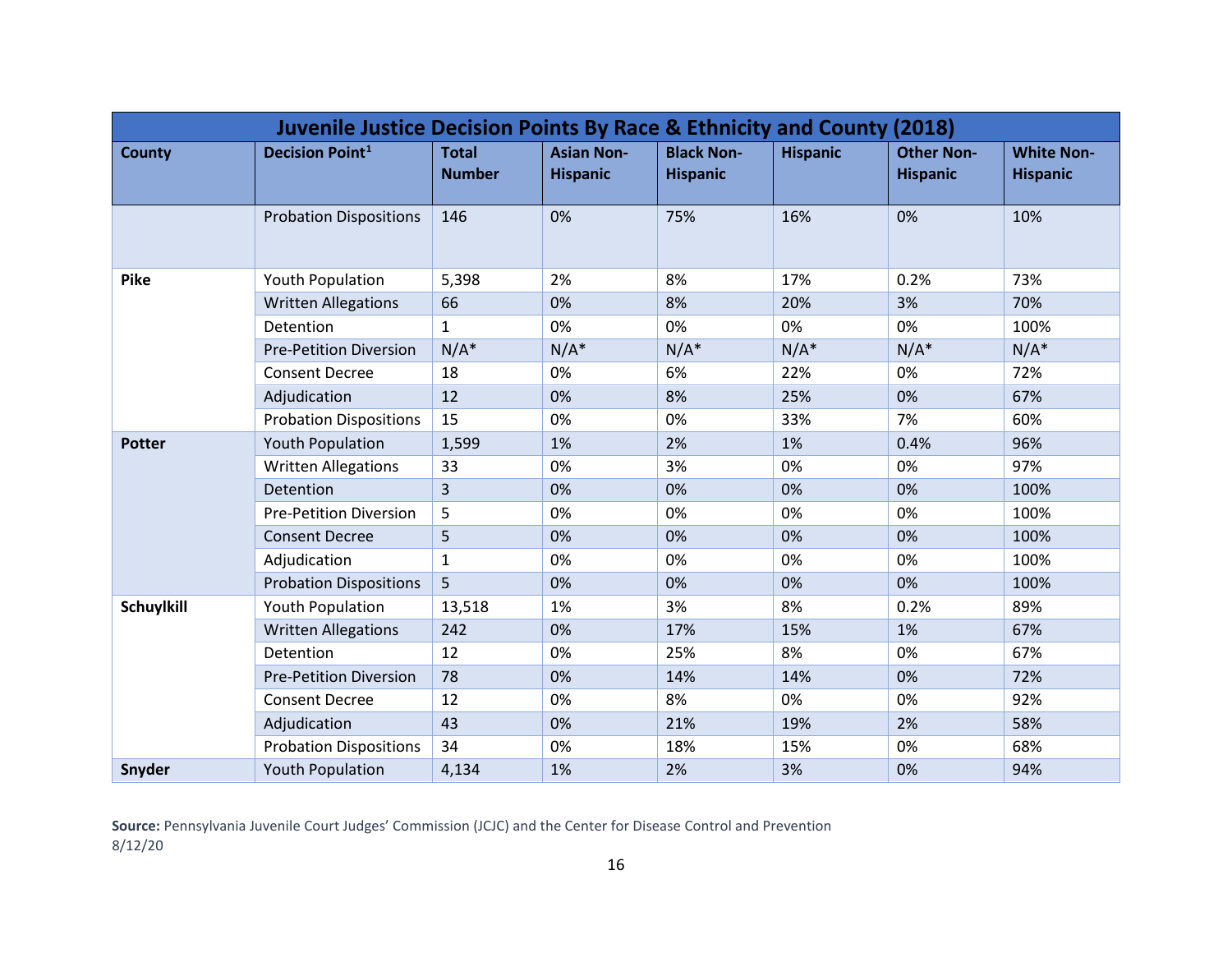| Juvenile Justice Decision Points By Race & Ethnicity and County (2018) |                               |                               |                                      |                                      |                 |                                      |                                      |  |
|------------------------------------------------------------------------|-------------------------------|-------------------------------|--------------------------------------|--------------------------------------|-----------------|--------------------------------------|--------------------------------------|--|
| <b>County</b>                                                          | <b>Decision Point1</b>        | <b>Total</b><br><b>Number</b> | <b>Asian Non-</b><br><b>Hispanic</b> | <b>Black Non-</b><br><b>Hispanic</b> | <b>Hispanic</b> | <b>Other Non-</b><br><b>Hispanic</b> | <b>White Non-</b><br><b>Hispanic</b> |  |
|                                                                        | <b>Written Allegations</b>    | 76                            | 0%                                   | 5%                                   | 1%              | 0%                                   | 93%                                  |  |
|                                                                        | Detention                     | 3                             | 0%                                   | 0%                                   | 0%              | 0%                                   | 100%                                 |  |
|                                                                        | <b>Pre-Petition Diversion</b> | 16                            | 0%                                   | 9%                                   | 0%              | 0%                                   | 91%                                  |  |
|                                                                        | <b>Consent Decree</b>         | 4                             | 0%                                   | 0%                                   | 0%              | 0%                                   | 100%                                 |  |
|                                                                        | Adjudication                  | 12                            | 0%                                   | 0%                                   | 0%              | 0%                                   | 100%                                 |  |
|                                                                        | <b>Probation Dispositions</b> | 12                            | 0%                                   | 0%                                   | 0%              | 0%                                   | 100%                                 |  |
| <b>Somerset</b>                                                        | <b>Youth Population</b>       | 6,351                         | 0.5%                                 | 1%                                   | 1%              | 0%                                   | 97%                                  |  |
|                                                                        | <b>Written Allegations</b>    | 81                            | 0%                                   | 5%                                   | 4%              | 0%                                   | 91%                                  |  |
|                                                                        | Detention                     | $N/A^*$                       | $N/A^*$                              | $N/A^*$                              | $N/A^*$         | $N/A^*$                              | $N/A^*$                              |  |
|                                                                        | <b>Pre-Petition Diversion</b> | 6                             | 0%                                   | 0%                                   | 0%              | 0%                                   | 100%                                 |  |
|                                                                        | <b>Consent Decree</b>         | 11                            | 0%                                   | 0%                                   | 0%              | 0%                                   | 100%                                 |  |
|                                                                        | Adjudication                  | $\overline{7}$                | 0%                                   | 0%                                   | 0%              | 0%                                   | 100%                                 |  |
|                                                                        | <b>Probation Dispositions</b> | 14                            | 0%                                   | 0%                                   | 0%              | 0%                                   | 100%                                 |  |
| <b>Sullivan</b>                                                        | <b>Youth Population</b>       | 305                           | 1%                                   | 14%                                  | 6%              | 0.3%                                 | 78%                                  |  |
|                                                                        | <b>Written Allegations</b>    | 3                             | 0%                                   | 33%                                  | 33%             | 0%                                   | 33%                                  |  |
|                                                                        | Detention                     | $N/A^*$                       | $N/A^*$                              | $N/A^*$                              | $N/A^*$         | $N/A^*$                              | $N/A^*$                              |  |
|                                                                        | <b>Pre-Petition Diversion</b> | $N/A^*$                       | $N/A^*$                              | $N/A^*$                              | $N/A^*$         | $N/A^*$                              | $N/A^*$                              |  |
|                                                                        | <b>Consent Decree</b>         | $N/A^*$                       | $N/A^*$                              | $N/A^*$                              | $N/A^*$         | $N/A^*$                              | $N/A^*$                              |  |
|                                                                        | Adjudication                  | $N/A^*$                       | $N/A^*$                              | $N/A^*$                              | $N/A^*$         | $N/A^*$                              | $N/A^*$                              |  |
|                                                                        | <b>Probation Dispositions</b> | $\mathbf{1}$                  | 0%                                   | 0%                                   | 0%              | 0%                                   | 100%                                 |  |
| Susquehanna                                                            | <b>Youth Population</b>       | 3,626                         | 0.4%                                 | 1%                                   | 3%              | 0.1%                                 | 96%                                  |  |
|                                                                        | <b>Written Allegations</b>    | 49                            | 0%                                   | 2%                                   | 2%              | 0%                                   | 96%                                  |  |
|                                                                        | Detention                     | $\overline{2}$                | 0%                                   | 0%                                   | 50%             | 0%                                   | 50%                                  |  |
|                                                                        | <b>Pre-Petition Diversion</b> | 19                            | 0%                                   | 0%                                   | 5%              | 0%                                   | 95%                                  |  |
|                                                                        | <b>Consent Decree</b>         | 8                             | 0%                                   | 0%                                   | 0%              | 0%                                   | 100%                                 |  |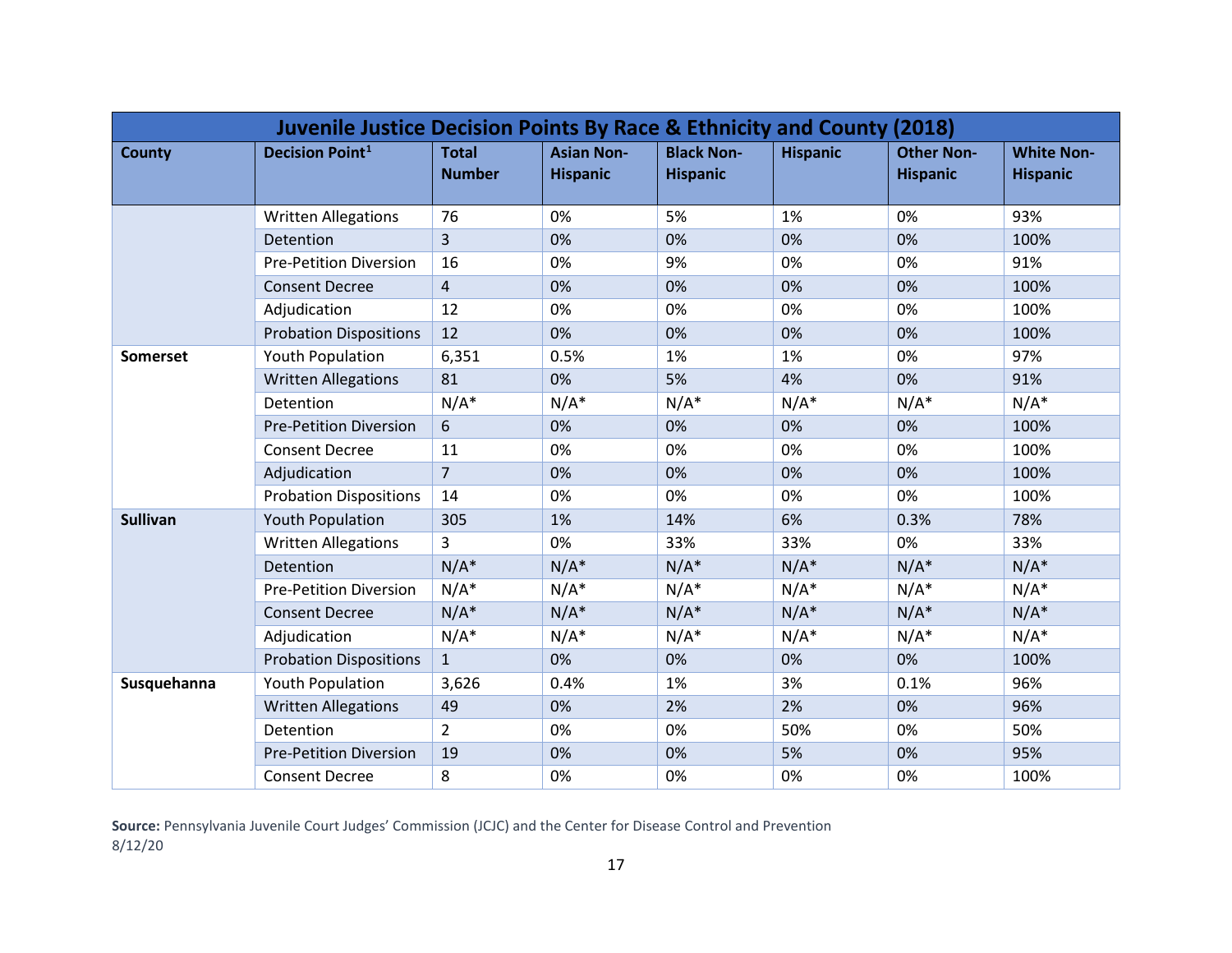| Juvenile Justice Decision Points By Race & Ethnicity and County (2018) |                               |                               |                                      |                                      |                 |                                      |                                      |  |
|------------------------------------------------------------------------|-------------------------------|-------------------------------|--------------------------------------|--------------------------------------|-----------------|--------------------------------------|--------------------------------------|--|
| <b>County</b>                                                          | <b>Decision Point1</b>        | <b>Total</b><br><b>Number</b> | <b>Asian Non-</b><br><b>Hispanic</b> | <b>Black Non-</b><br><b>Hispanic</b> | <b>Hispanic</b> | <b>Other Non-</b><br><b>Hispanic</b> | <b>White Non-</b><br><b>Hispanic</b> |  |
|                                                                        | Adjudication                  | 6                             | 0%                                   | 0%                                   | 0%              | 0%                                   | 100%                                 |  |
|                                                                        | <b>Probation Dispositions</b> | 7                             | 0%                                   | 0%                                   | 0%              | 0%                                   | 100%                                 |  |
| <b>Tioga</b>                                                           | <b>Youth Population</b>       | 3,764                         | 1%                                   | 2%                                   | 2%              | 0.3%                                 | 95%                                  |  |
|                                                                        | <b>Written Allegations</b>    | 54                            | 0%                                   | 2%                                   | 7%              | 0%                                   | 91%                                  |  |
|                                                                        | Detention                     | 5                             | 0%                                   | 0%                                   | 0%              | 0%                                   | 100%                                 |  |
|                                                                        | <b>Pre-Petition Diversion</b> | $N/A^*$                       | $N/A^*$                              | $N/A^*$                              | $N/A^*$         | $N/A^*$                              | $N/A^*$                              |  |
|                                                                        | <b>Consent Decree</b>         | 30                            | 0%                                   | 0%                                   | 13%             | 0%                                   | 87%                                  |  |
|                                                                        | Adjudication                  | 5                             | 0%                                   | 0%                                   | 0%              | 0%                                   | 100%                                 |  |
|                                                                        | <b>Probation Dispositions</b> | 5 <sup>1</sup>                | 0%                                   | 20%                                  | 0%              | 0%                                   | 80%                                  |  |
| Union                                                                  | <b>Youth Population</b>       | 3,922                         | 2%                                   | 3%                                   | 7%              | 0.2%                                 | 88%                                  |  |
|                                                                        | <b>Written Allegations</b>    | 25                            | 0%                                   | 0%                                   | 8%              | 0%                                   | 92%                                  |  |
|                                                                        | Detention                     | $N/A^*$                       | $N/A^*$                              | $N/A^*$                              | $N/A^*$         | $N/A^*$                              | $N/A^*$                              |  |
|                                                                        | <b>Pre-Petition Diversion</b> | 10                            | 0%                                   | 0%                                   | 0%              | 0%                                   | 100%                                 |  |
|                                                                        | <b>Consent Decree</b>         | $\mathbf{1}$                  | 0%                                   | 0%                                   | 0%              | 0%                                   | 100%                                 |  |
|                                                                        | Adjudication                  | $\overline{3}$                | 0%                                   | 0%                                   | 67%             | 0%                                   | 33%                                  |  |
|                                                                        | <b>Probation Dispositions</b> | 3                             | 0%                                   | 0%                                   | 100%            | 0%                                   | 0%                                   |  |
| Venango                                                                | <b>Youth Population</b>       | 4,690                         | 1%                                   | 4%                                   | 2%              | 0.1%                                 | 93%                                  |  |
|                                                                        | <b>Written Allegations</b>    | 246                           | 0.4%                                 | 8%                                   | 1%              | 1%                                   | 89%                                  |  |
|                                                                        | Detention                     | $\mathbf{1}$                  | 0%                                   | 0%                                   | 0%              | 0%                                   | 100%                                 |  |
|                                                                        | <b>Pre-Petition Diversion</b> | 110                           | 0%                                   | 8%                                   | 1%              | 0%                                   | 91%                                  |  |
|                                                                        | <b>Consent Decree</b>         | 20                            | 5%                                   | 10%                                  | 0%              | 0%                                   | 85%                                  |  |
|                                                                        | Adjudication                  | 14                            | 0%                                   | 21%                                  | 0%              | 0%                                   | 79%                                  |  |
|                                                                        | <b>Probation Dispositions</b> | 20                            | 0%                                   | 5%                                   | 0%              | 0%                                   | 95%                                  |  |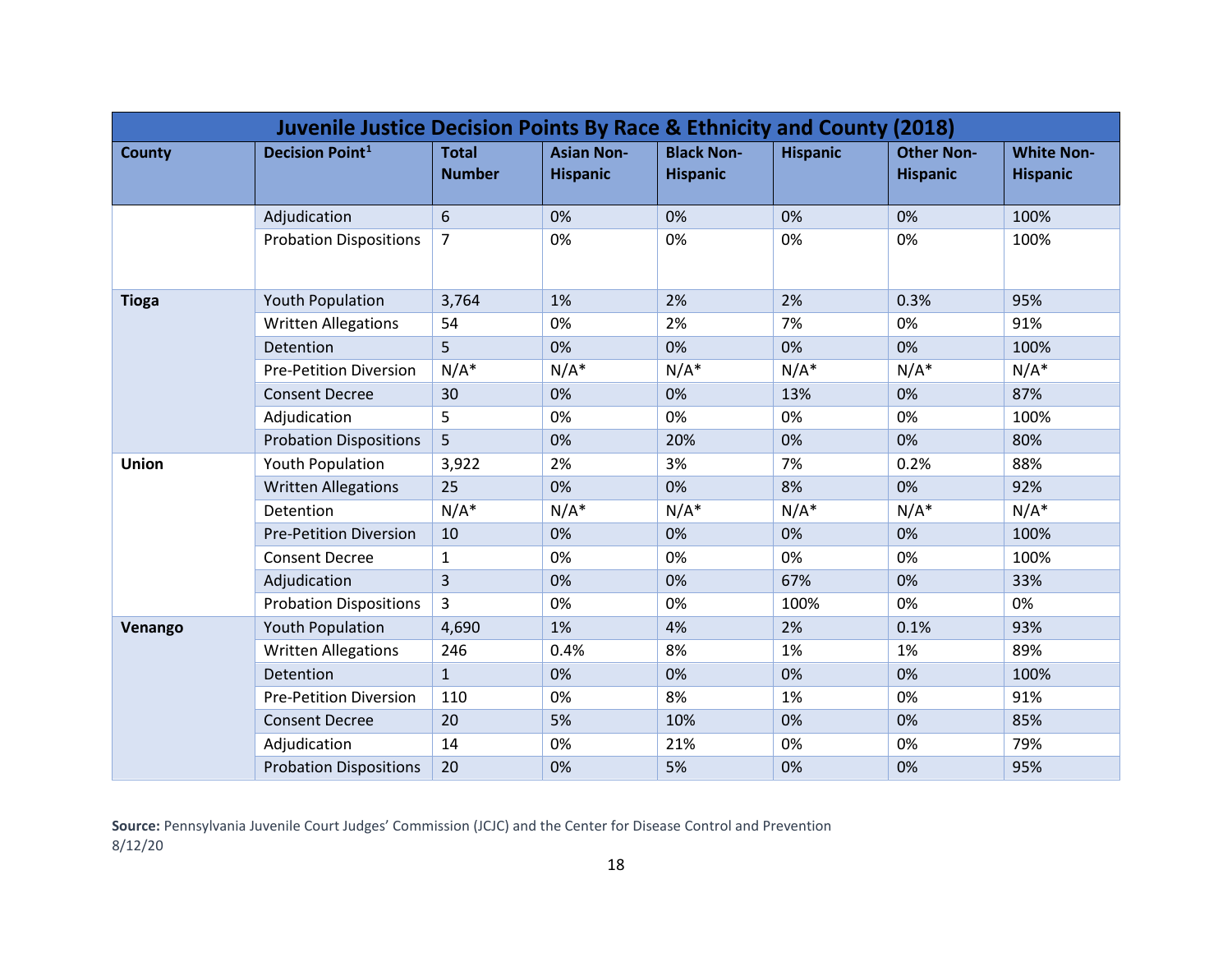| Juvenile Justice Decision Points By Race & Ethnicity and County (2018) |                               |                               |                                      |                                      |                 |                                      |                                      |  |  |
|------------------------------------------------------------------------|-------------------------------|-------------------------------|--------------------------------------|--------------------------------------|-----------------|--------------------------------------|--------------------------------------|--|--|
| <b>County</b>                                                          | <b>Decision Point1</b>        | <b>Total</b><br><b>Number</b> | <b>Asian Non-</b><br><b>Hispanic</b> | <b>Black Non-</b><br><b>Hispanic</b> | <b>Hispanic</b> | <b>Other Non-</b><br><b>Hispanic</b> | <b>White Non-</b><br><b>Hispanic</b> |  |  |
| Warren                                                                 | <b>Youth Population</b>       | 3,565                         | 1%                                   | 1%                                   | 2%              | 0.4%                                 | 96%                                  |  |  |
|                                                                        | <b>Written Allegations</b>    | 102                           | 0%                                   | 1%                                   | 1%              | 4%                                   | 94%                                  |  |  |
|                                                                        | Detention                     | $\overline{2}$                | 0%                                   | 0%                                   | 0%              | 0%                                   | 100%                                 |  |  |
|                                                                        | <b>Pre-Petition Diversion</b> | $\overline{2}$                | 0%                                   | 0%                                   | 0%              | 0%                                   | 100%                                 |  |  |
|                                                                        | <b>Consent Decree</b>         | 26                            | 0%                                   | 4%                                   | 0%              | 0%                                   | 96%                                  |  |  |
|                                                                        | Adjudication                  | 43                            | 0%                                   | 0%                                   | 0%              | 9%                                   | 91%                                  |  |  |
|                                                                        | <b>Probation Dispositions</b> | 24                            | 0%                                   | 0%                                   | 0%              | 4%                                   | 96%                                  |  |  |
| Washington                                                             | <b>Youth Population</b>       | 18,766                        | 2%                                   | 5%                                   | 3%              | 0.2%                                 | 90%                                  |  |  |
|                                                                        | <b>Written Allegations</b>    | 329                           | 0%                                   | 37%                                  | 1%              | 0%                                   | 62%                                  |  |  |
|                                                                        | Detention                     | 16                            | 0%                                   | 38%                                  | 0%              | 6%                                   | 56%                                  |  |  |
|                                                                        | <b>Pre-Petition Diversion</b> | 138                           | 0%                                   | 34%                                  | 1%              | 0%                                   | 65%                                  |  |  |
|                                                                        | <b>Consent Decree</b>         | 22                            | 0%                                   | 14%                                  | 0%              | 0%                                   | 86%                                  |  |  |
|                                                                        | Adjudication                  | 78                            | 0%                                   | 46%                                  | 0%              | 0%                                   | 54%                                  |  |  |
|                                                                        | <b>Probation Dispositions</b> | 48                            | 0%                                   | 35%                                  | 0%              | 0%                                   | 65%                                  |  |  |
| Wayne                                                                  | <b>Youth Population</b>       | 4,103                         | 1%                                   | 2%                                   | 6%              | 0.2%                                 | 91%                                  |  |  |
|                                                                        | <b>Written Allegations</b>    | 49                            | 0%                                   | 10%                                  | 2%              | 0%                                   | 88%                                  |  |  |
|                                                                        | Detention                     | 3                             | 0%                                   | 67%                                  | 0%              | 0%                                   | 33%                                  |  |  |
|                                                                        | <b>Pre-Petition Diversion</b> | 10                            | 0%                                   | 0%                                   | 0%              | 0%                                   | 100%                                 |  |  |
|                                                                        | <b>Consent Decree</b>         | 11                            | 0%                                   | 9%                                   | 0%              | 0%                                   | 91%                                  |  |  |
|                                                                        | Adjudication                  | 5                             | 0%                                   | 0%                                   | 0%              | 0%                                   | 100%                                 |  |  |
|                                                                        | <b>Probation Dispositions</b> | 5                             | 0%                                   | 0%                                   | 0%              | 0%                                   | 100%                                 |  |  |
| Westmoreland                                                           | <b>Youth Population</b>       | 31,008                        | 2%                                   | 5%                                   | 2%              | 0.1%                                 | 91%                                  |  |  |
|                                                                        | <b>Written Allegations</b>    | 605                           | 0.2%                                 | 20%                                  | 3%              | 11%                                  | 66%                                  |  |  |
|                                                                        | Detention                     | 95                            | 0%                                   | 21%                                  | 1%              | 11%                                  | 66%                                  |  |  |
|                                                                        | <b>Pre-Petition Diversion</b> | 101                           | 0%                                   | 21%                                  | 5%              | 11%                                  | 63%                                  |  |  |